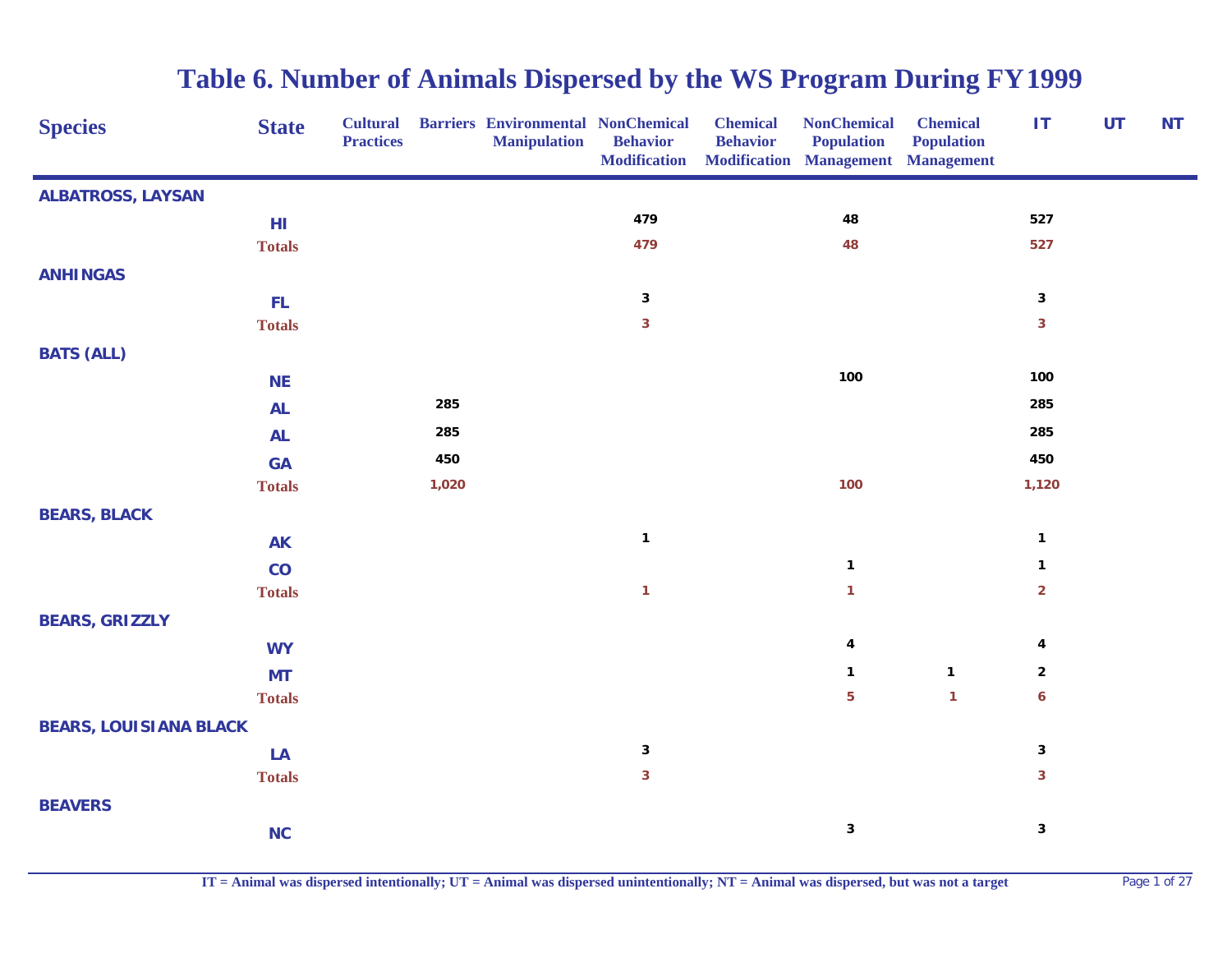| <b>Species</b>                       | <b>State</b>  | <b>Cultural</b><br><b>Practices</b> |     | <b>Barriers Environmental NonChemical</b><br><b>Manipulation</b> | <b>Behavior</b><br><b>Modification</b> | <b>Chemical</b><br><b>Behavior</b> | <b>NonChemical</b><br><b>Population</b><br><b>Modification Management Management</b> | <b>Chemical</b><br><b>Population</b> | ΙT        | UT | <b>NT</b> |
|--------------------------------------|---------------|-------------------------------------|-----|------------------------------------------------------------------|----------------------------------------|------------------------------------|--------------------------------------------------------------------------------------|--------------------------------------|-----------|----|-----------|
| <b>BEAVERS</b>                       |               |                                     |     |                                                                  |                                        |                                    |                                                                                      |                                      |           |    |           |
|                                      | <b>MA</b>     |                                     |     |                                                                  |                                        |                                    |                                                                                      |                                      | ${\bf 8}$ |    |           |
|                                      | <b>Totals</b> |                                     |     |                                                                  |                                        |                                    | $\mathbf{3}$                                                                         |                                      | 11        |    |           |
| <b>BISON (BUFFALO)</b>               |               |                                     |     |                                                                  |                                        |                                    |                                                                                      |                                      |           |    |           |
|                                      | <b>MT</b>     |                                     |     |                                                                  | 74                                     |                                    |                                                                                      |                                      | 74        |    |           |
|                                      | <b>Totals</b> |                                     |     |                                                                  | 74                                     |                                    |                                                                                      |                                      | 74        |    |           |
| <b>BLACKBIRDS, RED-WINGED</b>        |               |                                     |     |                                                                  |                                        |                                    |                                                                                      |                                      |           |    |           |
|                                      | <b>NJ</b>     |                                     |     |                                                                  | 45                                     |                                    |                                                                                      |                                      | 45        |    |           |
|                                      | <b>MO</b>     |                                     |     |                                                                  | 35,050                                 |                                    |                                                                                      |                                      | 35,050    |    |           |
|                                      | <b>WA</b>     |                                     |     |                                                                  | 8,539                                  |                                    |                                                                                      |                                      | 8,539     |    |           |
|                                      | FL.           |                                     |     |                                                                  | 1,000                                  |                                    |                                                                                      |                                      | 1,000     |    |           |
|                                      | <b>KY</b>     |                                     |     |                                                                  | 62                                     |                                    |                                                                                      |                                      | 62        |    |           |
|                                      | <b>Totals</b> |                                     |     |                                                                  | 44,696                                 |                                    |                                                                                      |                                      | 44,696    |    |           |
| <b>BLACKBIRDS, z-(MIXED SPECIES)</b> |               |                                     |     |                                                                  |                                        |                                    |                                                                                      |                                      |           |    |           |
|                                      | FL.           |                                     |     |                                                                  | 1,200                                  |                                    |                                                                                      |                                      |           |    | 1,200     |
|                                      | <b>MO</b>     |                                     |     |                                                                  | 867,400                                |                                    |                                                                                      |                                      | 867,400   |    |           |
|                                      | <b>TN</b>     |                                     | 200 |                                                                  | 1,000                                  |                                    |                                                                                      |                                      | 1,200     |    |           |
|                                      | <b>KY</b>     |                                     |     | 2,500                                                            | 518,629                                |                                    |                                                                                      |                                      | 521,129   |    |           |
|                                      | <b>WA</b>     |                                     |     |                                                                  | 47,130                                 |                                    |                                                                                      |                                      | 47,130    |    |           |
|                                      | <b>AZ</b>     |                                     |     |                                                                  | 500                                    |                                    |                                                                                      |                                      | 500       |    |           |
|                                      | OK            |                                     |     |                                                                  | 10,000                                 |                                    |                                                                                      |                                      | 10,000    |    |           |
|                                      | OH            |                                     |     |                                                                  | 8,200                                  |                                    |                                                                                      |                                      | 8,200     |    |           |
|                                      | <b>ND</b>     |                                     |     |                                                                  | 1,000                                  |                                    |                                                                                      |                                      | 1,000     |    |           |
|                                      | <b>Totals</b> |                                     | 200 | 2,500                                                            | 1,455,059                              |                                    |                                                                                      |                                      | 1,456,559 |    | 1,200     |

**CARDINALS, NORTHERN**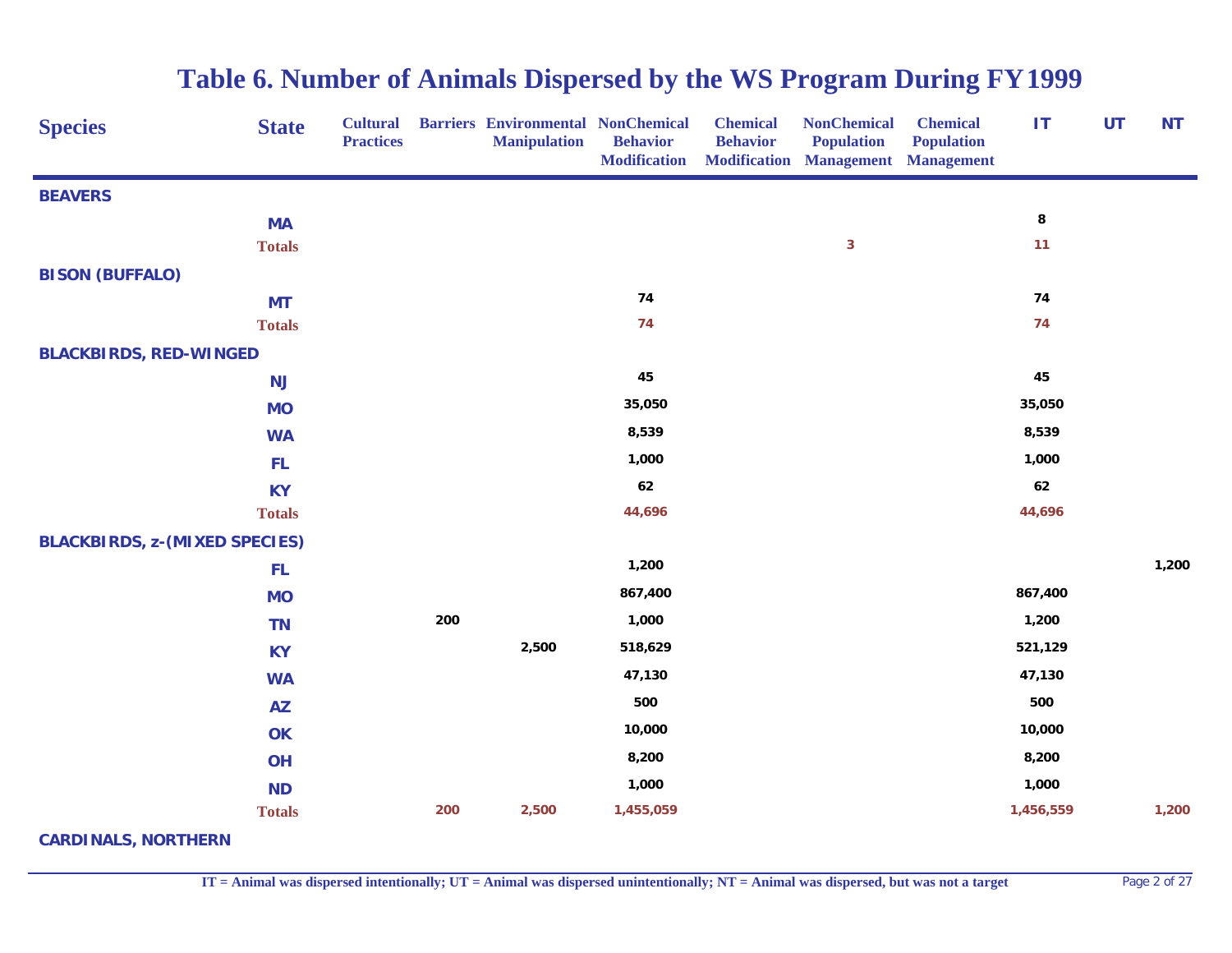| <b>Species</b>                    | <b>State</b>  | <b>Cultural</b><br><b>Practices</b> | <b>Barriers Environmental NonChemical</b><br><b>Manipulation</b> | <b>Behavior</b><br><b>Modification</b> | <b>Chemical</b><br><b>Behavior</b> | <b>NonChemical</b><br><b>Population</b><br><b>Modification Management Management</b> | <b>Chemical</b><br><b>Population</b> | IT               | <b>UT</b> | <b>NT</b> |
|-----------------------------------|---------------|-------------------------------------|------------------------------------------------------------------|----------------------------------------|------------------------------------|--------------------------------------------------------------------------------------|--------------------------------------|------------------|-----------|-----------|
| <b>CARDINALS, NORTHERN</b>        |               |                                     |                                                                  |                                        |                                    |                                                                                      |                                      |                  |           |           |
|                                   | HI            |                                     |                                                                  | ${\bf 24}$                             |                                    |                                                                                      |                                      | ${\bf 24}$       |           |           |
|                                   | <b>Totals</b> |                                     |                                                                  | 24                                     |                                    |                                                                                      |                                      | 24               |           |           |
| <b>CARDINALS, RED CRESTED</b>     |               |                                     |                                                                  |                                        |                                    |                                                                                      |                                      |                  |           |           |
|                                   | HI            |                                     |                                                                  | 359                                    |                                    |                                                                                      |                                      | 359              |           |           |
|                                   | <b>Totals</b> |                                     |                                                                  | 359                                    |                                    |                                                                                      |                                      | 359              |           |           |
| <b>CATS, FERAL/FREE RANGING</b>   |               |                                     |                                                                  |                                        |                                    |                                                                                      |                                      |                  |           |           |
|                                   | <b>AK</b>     |                                     |                                                                  | $\mathbf 3$                            |                                    |                                                                                      |                                      | $\mathbf 3$      |           |           |
|                                   | <b>TN</b>     |                                     |                                                                  |                                        |                                    | $\boldsymbol{6}$                                                                     |                                      | 6                |           |           |
|                                   | HI            |                                     |                                                                  | ${\bf 18}$                             |                                    |                                                                                      |                                      | ${\bf 18}$       |           |           |
|                                   | GU            |                                     |                                                                  |                                        |                                    | $\mathbf{3}$                                                                         |                                      | $\mathbf{3}$     |           |           |
|                                   | <b>Totals</b> |                                     |                                                                  | 21                                     |                                    | $\mathbf{9}$                                                                         |                                      | 30               |           |           |
| <b>COOTS (OTHER)</b>              |               |                                     |                                                                  |                                        |                                    |                                                                                      |                                      |                  |           |           |
|                                   | FL.           |                                     |                                                                  | 32                                     |                                    |                                                                                      |                                      | 32               |           |           |
|                                   | <b>Totals</b> |                                     |                                                                  | 32                                     |                                    |                                                                                      |                                      | 32               |           |           |
| <b>CORMORANTS (OTHER)</b>         |               |                                     |                                                                  |                                        |                                    |                                                                                      |                                      |                  |           |           |
|                                   | <b>WA</b>     |                                     |                                                                  | 383                                    |                                    |                                                                                      |                                      | 383              |           |           |
|                                   | <b>Totals</b> |                                     |                                                                  | 383                                    |                                    |                                                                                      |                                      | 383              |           |           |
| <b>CORMORANTS, DOUBLE-CRESTED</b> |               |                                     |                                                                  |                                        |                                    |                                                                                      |                                      |                  |           |           |
|                                   | <b>VA</b>     |                                     |                                                                  | 4                                      |                                    |                                                                                      |                                      |                  |           | 4         |
|                                   | <b>NY</b>     |                                     |                                                                  | 22,704                                 |                                    |                                                                                      |                                      | 22,704           |           |           |
|                                   | FL.           |                                     |                                                                  | $\boldsymbol{6}$                       |                                    |                                                                                      |                                      | $\boldsymbol{6}$ |           |           |
|                                   | <b>WA</b>     |                                     |                                                                  | 6,511                                  |                                    |                                                                                      |                                      | 6,511            |           |           |
|                                   | <b>AL</b>     |                                     |                                                                  | 21,450                                 |                                    |                                                                                      |                                      | 21,450           |           |           |
|                                   | <b>AL</b>     |                                     |                                                                  | 21,450                                 |                                    |                                                                                      |                                      | 21,450           |           |           |

**IT = Animal was dispersed intentionally; UT = Animal was dispersed unintentionally; NT = Animal was dispersed, but was not a target** Page 3 of 27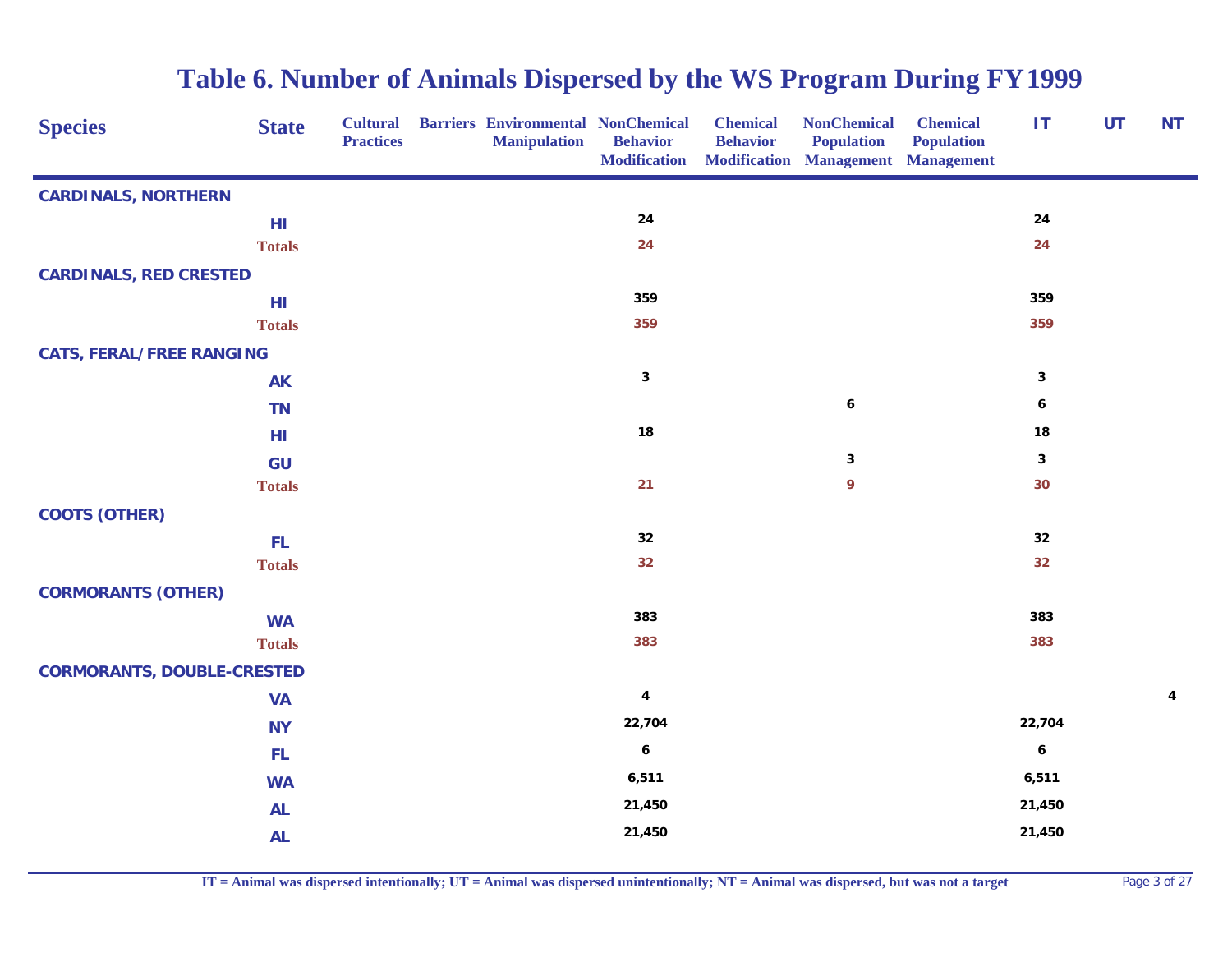| <b>Species</b>                    | <b>State</b>  | <b>Cultural</b><br><b>Practices</b> | <b>Barriers Environmental NonChemical</b><br><b>Manipulation</b> | <b>Behavior</b><br><b>Modification</b> | <b>Chemical</b><br><b>Behavior</b> | <b>NonChemical</b><br><b>Population</b><br><b>Modification Management Management</b> | <b>Chemical</b><br><b>Population</b> | IT             | <b>UT</b> | <b>NT</b> |
|-----------------------------------|---------------|-------------------------------------|------------------------------------------------------------------|----------------------------------------|------------------------------------|--------------------------------------------------------------------------------------|--------------------------------------|----------------|-----------|-----------|
| <b>CORMORANTS, DOUBLE-CRESTED</b> |               |                                     |                                                                  |                                        |                                    |                                                                                      |                                      |                |           |           |
|                                   | <b>MS</b>     |                                     |                                                                  | 49,357                                 |                                    |                                                                                      |                                      | 49,357         |           |           |
|                                   | <b>Totals</b> |                                     |                                                                  | 121,482                                |                                    |                                                                                      |                                      | 121,478        |           | 4         |
| <b>COWBIRDS, BROWN-HEADED</b>     |               |                                     |                                                                  |                                        |                                    |                                                                                      |                                      |                |           |           |
|                                   | <b>VA</b>     |                                     |                                                                  | 570                                    |                                    |                                                                                      |                                      | 570            |           |           |
|                                   | <b>MO</b>     |                                     |                                                                  | 2,750                                  |                                    |                                                                                      |                                      | 2,750          |           |           |
|                                   | <b>FL</b>     |                                     |                                                                  | 2,400                                  |                                    |                                                                                      |                                      | 1,400          |           | 1,000     |
|                                   | <b>KY</b>     |                                     |                                                                  | 420                                    |                                    |                                                                                      |                                      | 420            |           |           |
|                                   | <b>Totals</b> |                                     |                                                                  | 6,140                                  |                                    |                                                                                      |                                      | 5,140          |           | 1,000     |
| <b>COYOTES</b>                    |               |                                     |                                                                  |                                        |                                    |                                                                                      |                                      |                |           |           |
|                                   | <b>MO</b>     |                                     |                                                                  | $\mathbf{1}$                           |                                    |                                                                                      |                                      | $\mathbf{1}$   |           |           |
|                                   | <b>KY</b>     |                                     |                                                                  | $\mathbf{3}$                           |                                    |                                                                                      |                                      | $\mathbf 3$    |           |           |
|                                   | <b>NM</b>     |                                     |                                                                  | $\mathbf 1$                            |                                    |                                                                                      |                                      | $\mathbf{1}$   |           |           |
|                                   | <b>AK</b>     |                                     |                                                                  | $12$                                   |                                    |                                                                                      |                                      | $12$           |           |           |
|                                   | <b>WA</b>     |                                     |                                                                  | 24                                     |                                    |                                                                                      |                                      | ${\bf 24}$     |           |           |
|                                   | ΙL            |                                     |                                                                  |                                        |                                    | $\mathbf{1}$                                                                         |                                      | $\mathbf{1}$   |           |           |
|                                   | <b>Totals</b> |                                     |                                                                  | 41                                     |                                    | $\mathbf{1}$                                                                         |                                      | 42             |           |           |
| <b>CRANES, SANDHILL</b>           |               |                                     |                                                                  |                                        |                                    |                                                                                      |                                      |                |           |           |
|                                   | <b>NM</b>     |                                     |                                                                  | 124,040                                |                                    |                                                                                      |                                      | 124,040        |           |           |
|                                   | FL            |                                     |                                                                  | $\mathbf{2}$                           |                                    |                                                                                      |                                      | $\overline{2}$ |           |           |
|                                   | <b>AK</b>     |                                     |                                                                  | 79                                     |                                    |                                                                                      |                                      | 79             |           |           |
|                                   | <b>Totals</b> |                                     |                                                                  | 124,121                                |                                    |                                                                                      |                                      | 124,121        |           |           |
| <b>CROWS, AMERICAN</b>            |               |                                     |                                                                  |                                        |                                    |                                                                                      |                                      |                |           |           |
|                                   | <b>NY</b>     |                                     |                                                                  | 85,894                                 |                                    |                                                                                      |                                      | 85,894         |           |           |
|                                   | NJ            |                                     |                                                                  | 413                                    |                                    |                                                                                      |                                      | 413            |           |           |

**IT = Animal was dispersed intentionally; UT = Animal was dispersed unintentionally; NT = Animal was dispersed, but was not a target** Page 4 of 27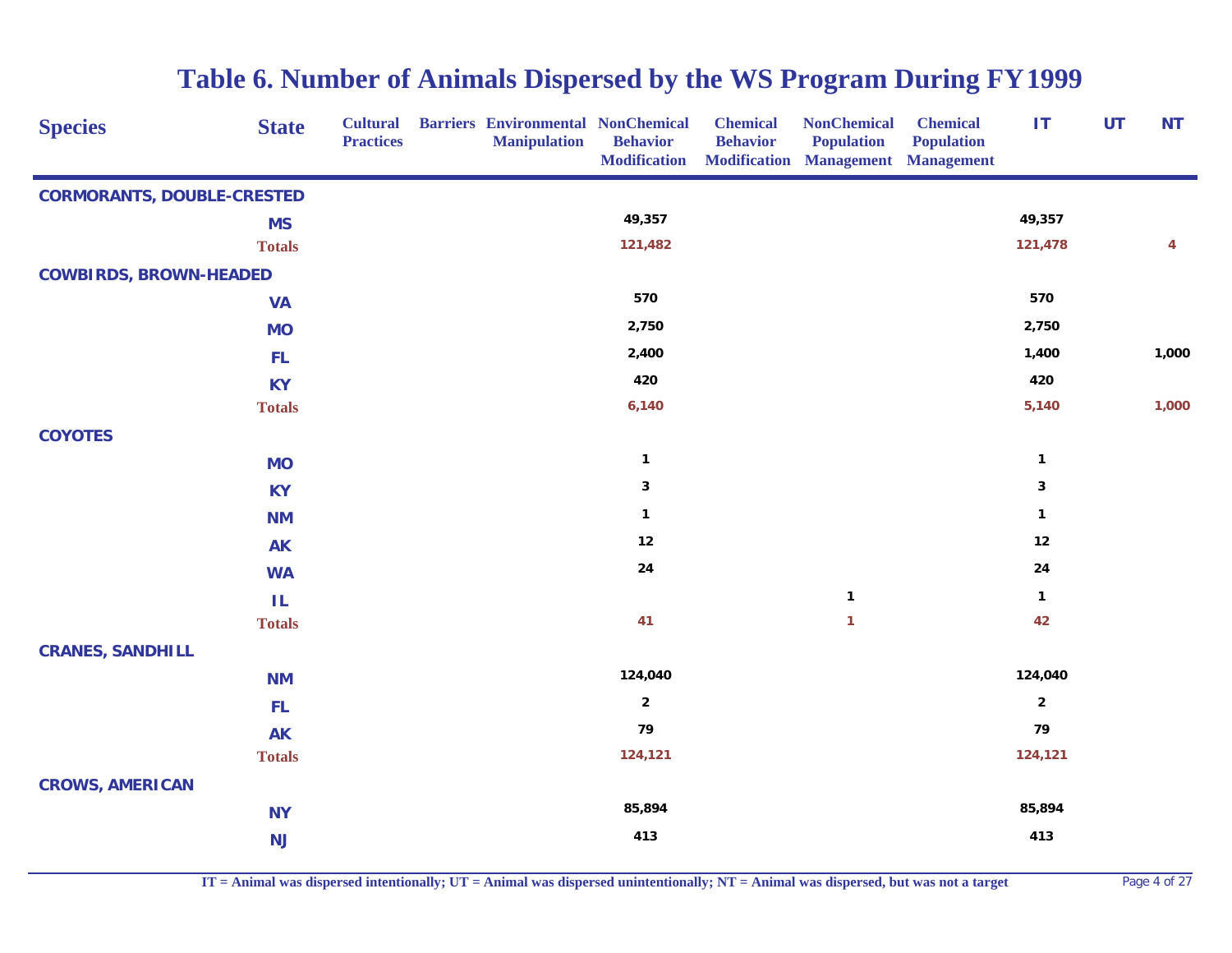| <b>Species</b>                             | <b>State</b>  | <b>Cultural</b><br><b>Practices</b> | <b>Barriers Environmental NonChemical</b><br><b>Manipulation</b> | <b>Behavior</b><br><b>Modification</b> | <b>Chemical</b><br><b>Behavior</b> | <b>NonChemical</b><br><b>Population</b><br><b>Modification Management Management</b> | <b>Chemical</b><br><b>Population</b> | <b>IT</b>      | <b>UT</b> | <b>NT</b>      |
|--------------------------------------------|---------------|-------------------------------------|------------------------------------------------------------------|----------------------------------------|------------------------------------|--------------------------------------------------------------------------------------|--------------------------------------|----------------|-----------|----------------|
| <b>CROWS, AMERICAN</b>                     |               |                                     |                                                                  |                                        |                                    |                                                                                      |                                      |                |           |                |
|                                            | <b>ND</b>     |                                     |                                                                  | 80                                     |                                    |                                                                                      |                                      | 80             |           |                |
|                                            | PA            |                                     |                                                                  | 25,230                                 |                                    |                                                                                      |                                      | 25,230         |           |                |
|                                            | <b>WY</b>     |                                     |                                                                  | 12,000                                 |                                    |                                                                                      |                                      | 12,000         |           |                |
|                                            | <b>WA</b>     |                                     |                                                                  | 10,297                                 |                                    |                                                                                      |                                      | 10,297         |           |                |
|                                            | <b>MO</b>     |                                     |                                                                  | 62                                     |                                    |                                                                                      |                                      | 62             |           |                |
|                                            | <b>NE</b>     |                                     |                                                                  | 126                                    |                                    |                                                                                      |                                      | 126            |           |                |
|                                            | ΙL            |                                     |                                                                  | 5,992                                  |                                    |                                                                                      |                                      | 5,992          |           |                |
|                                            | <b>KY</b>     |                                     |                                                                  | 232                                    |                                    |                                                                                      |                                      | 232            |           |                |
|                                            | <b>VA</b>     |                                     |                                                                  | 161                                    |                                    |                                                                                      |                                      | 161            |           |                |
|                                            | <b>Totals</b> |                                     |                                                                  | 140,487                                |                                    |                                                                                      |                                      | 140,487        |           |                |
| <b>DEER, MULE</b>                          |               |                                     |                                                                  |                                        |                                    |                                                                                      |                                      |                |           |                |
|                                            | <b>OR</b>     |                                     |                                                                  | 25                                     |                                    |                                                                                      |                                      | 25             |           |                |
|                                            | <b>Totals</b> |                                     |                                                                  | 25                                     |                                    |                                                                                      |                                      | 25             |           |                |
| <b>DEER, WHITE-TAILED</b>                  |               |                                     |                                                                  |                                        |                                    |                                                                                      |                                      |                |           |                |
|                                            | <b>MO</b>     |                                     |                                                                  | $\mathbf{3}$                           |                                    |                                                                                      |                                      | $\mathbf{3}$   |           |                |
|                                            | <b>MN</b>     |                                     |                                                                  |                                        |                                    | $\mathbf{1}$                                                                         |                                      |                |           | $\mathbf{1}$   |
|                                            | <b>KY</b>     |                                     |                                                                  | $\overline{2}$                         |                                    |                                                                                      |                                      | $\overline{2}$ |           |                |
|                                            | <b>MT</b>     |                                     |                                                                  | 145                                    |                                    |                                                                                      |                                      | 145            |           |                |
|                                            | <b>Totals</b> |                                     |                                                                  | 150                                    |                                    | $\mathbf{1}$                                                                         |                                      | 150            |           | $\mathbf{1}$   |
| DEER, z-(OTHER)                            |               |                                     |                                                                  |                                        |                                    |                                                                                      |                                      |                |           |                |
|                                            | <b>AK</b>     |                                     |                                                                  | $\boldsymbol{4}$                       |                                    |                                                                                      |                                      | 4              |           |                |
|                                            | <b>WA</b>     |                                     |                                                                  | 42                                     |                                    |                                                                                      |                                      | 40             |           | $\mathbf{2}$   |
|                                            | <b>Totals</b> |                                     |                                                                  | 46                                     |                                    |                                                                                      |                                      | 44             |           | $\overline{2}$ |
| <b>DOGS, FERAL/FREE RANGING &amp; HYBR</b> |               |                                     |                                                                  |                                        |                                    |                                                                                      |                                      |                |           |                |

**IT = Animal was dispersed intentionally; UT = Animal was dispersed unintentionally; NT = Animal was dispersed, but was not a target** Page 5 of 27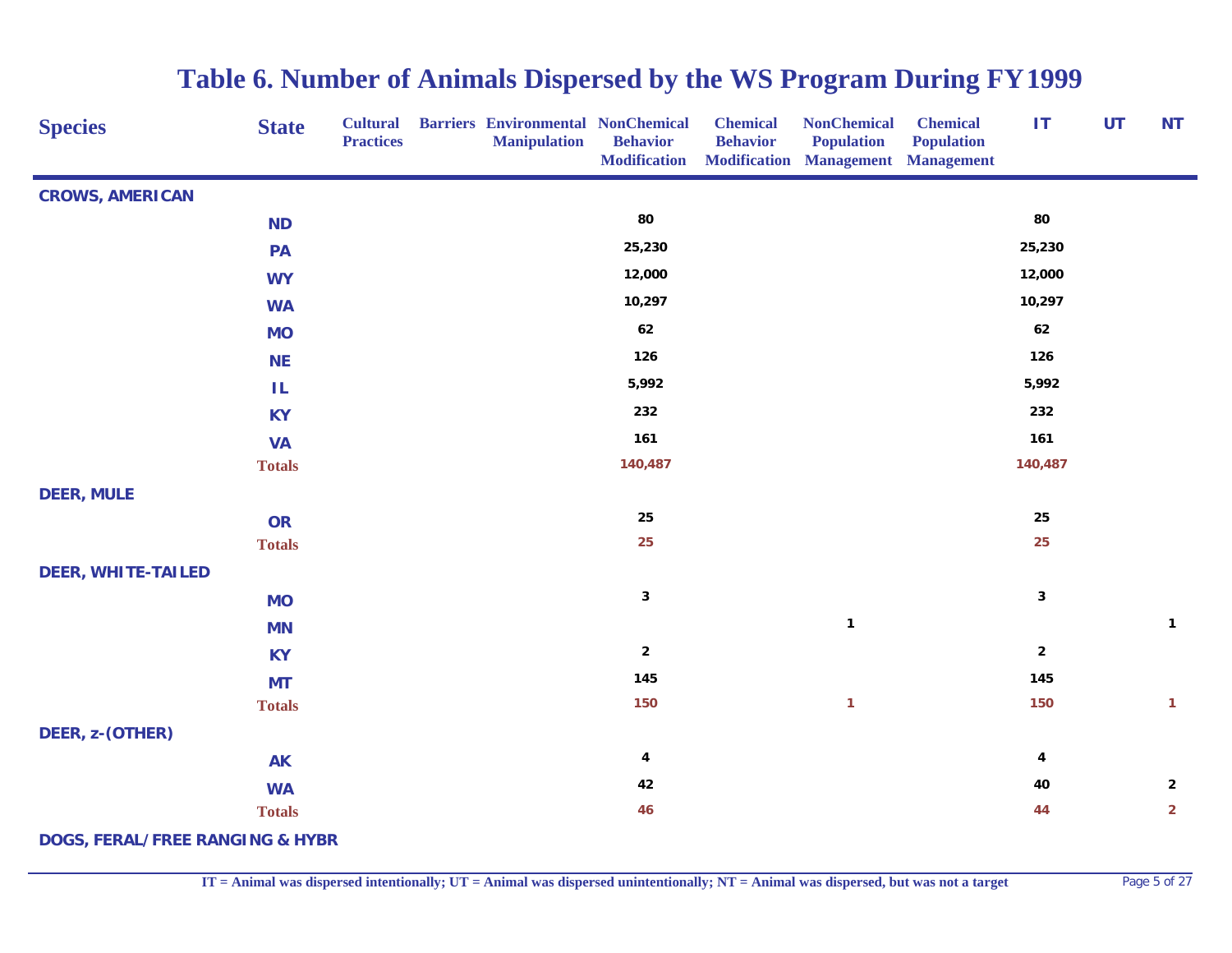| <b>Species</b>                             | <b>State</b>  | <b>Cultural</b><br><b>Practices</b> | <b>Barriers Environmental NonChemical</b><br><b>Manipulation</b> | <b>Behavior</b><br><b>Modification</b> | <b>Chemical</b><br><b>Behavior</b> | <b>NonChemical</b><br><b>Population</b><br><b>Modification Management Management</b> | <b>Chemical</b><br><b>Population</b> | <b>IT</b>        | <b>UT</b> | <b>NT</b> |
|--------------------------------------------|---------------|-------------------------------------|------------------------------------------------------------------|----------------------------------------|------------------------------------|--------------------------------------------------------------------------------------|--------------------------------------|------------------|-----------|-----------|
| <b>DOGS, FERAL/FREE RANGING &amp; HYBR</b> |               |                                     |                                                                  |                                        |                                    |                                                                                      |                                      |                  |           |           |
|                                            | <b>TN</b>     |                                     |                                                                  | $\mathbf 2$                            |                                    |                                                                                      |                                      | $\mathbf 2$      |           |           |
|                                            | GU            |                                     |                                                                  | ${\bf 26}$                             |                                    |                                                                                      |                                      | ${\bf 22}$       |           | 4         |
|                                            | <b>AK</b>     |                                     |                                                                  | ${\bf 5}$                              |                                    |                                                                                      |                                      | ${\bf 5}$        |           |           |
|                                            | <b>Totals</b> |                                     |                                                                  | 33                                     |                                    |                                                                                      |                                      | 29               |           | 4         |
| <b>DOVE, MOURNING</b>                      |               |                                     |                                                                  |                                        |                                    |                                                                                      |                                      |                  |           |           |
|                                            | <b>AZ</b>     |                                     |                                                                  | 6,151                                  |                                    |                                                                                      |                                      | 6,151            |           |           |
|                                            | <b>KY</b>     |                                     |                                                                  | 2,205                                  |                                    |                                                                                      |                                      | 2,205            |           |           |
|                                            | FL.           |                                     |                                                                  | $\pmb{6}$                              |                                    |                                                                                      |                                      | $\boldsymbol{6}$ |           |           |
|                                            | <b>VA</b>     |                                     |                                                                  | 312                                    |                                    |                                                                                      |                                      | 312              |           |           |
|                                            | <b>NE</b>     |                                     |                                                                  | 420                                    |                                    |                                                                                      |                                      | 420              |           |           |
|                                            | <b>NJ</b>     |                                     |                                                                  | 52                                     |                                    |                                                                                      |                                      | 52               |           |           |
|                                            | <b>TN</b>     |                                     |                                                                  | 6,104                                  |                                    |                                                                                      |                                      | 6,104            |           |           |
|                                            | CA            |                                     |                                                                  | 41                                     |                                    |                                                                                      |                                      | 41               |           |           |
|                                            | <b>Totals</b> |                                     |                                                                  | 15,291                                 |                                    |                                                                                      |                                      | 15,291           |           |           |
| <b>DOVE, SPOTTED</b>                       |               |                                     |                                                                  |                                        |                                    |                                                                                      |                                      |                  |           |           |
|                                            | HI            |                                     |                                                                  | 12,304                                 |                                    |                                                                                      |                                      | 12,304           |           |           |
|                                            | <b>Totals</b> |                                     |                                                                  | 12,304                                 |                                    |                                                                                      |                                      | 12,304           |           |           |
| <b>DOVE, ZEBRA</b>                         |               |                                     |                                                                  |                                        |                                    |                                                                                      |                                      |                  |           |           |
|                                            | HI            |                                     |                                                                  | 28,626                                 |                                    |                                                                                      |                                      | 28,626           |           |           |
|                                            | <b>Totals</b> |                                     |                                                                  | 28,626                                 |                                    |                                                                                      |                                      | 28,626           |           |           |
| <b>DUCKS, DABBLING (OTHER)</b>             |               |                                     |                                                                  |                                        |                                    |                                                                                      |                                      |                  |           |           |
|                                            | <b>MO</b>     |                                     |                                                                  | 67                                     |                                    |                                                                                      |                                      | 67               |           |           |
|                                            | <b>WA</b>     |                                     |                                                                  | 21,137                                 |                                    |                                                                                      |                                      | 21,107           | 25        | 5         |
|                                            | <b>NJ</b>     |                                     |                                                                  | 19                                     |                                    |                                                                                      |                                      | 19               |           |           |

**IT = Animal was dispersed intentionally; UT = Animal was dispersed unintentionally; NT = Animal was dispersed, but was not a target** Page 6 of 27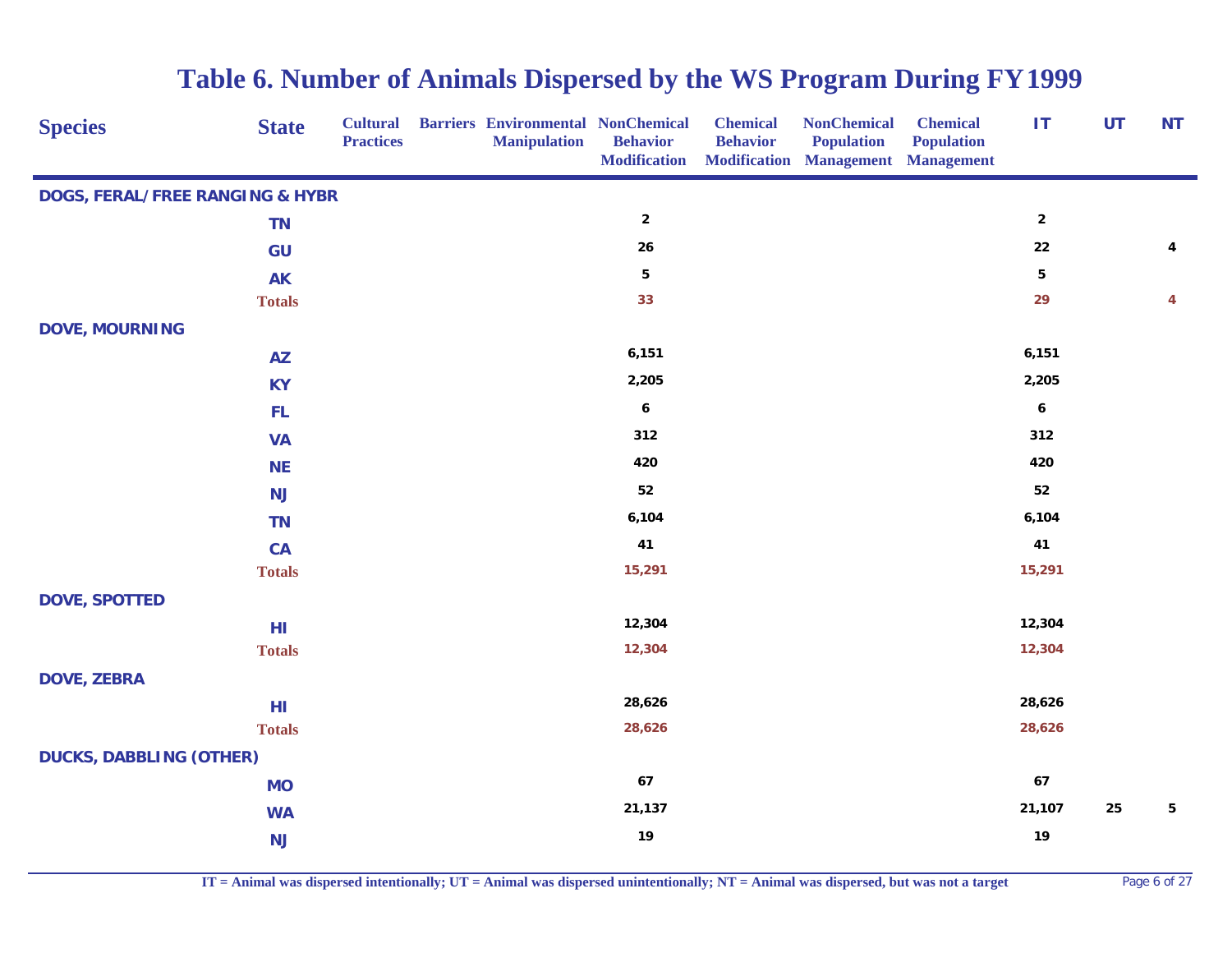| <b>Species</b>                   | <b>State</b>  | <b>Cultural</b><br><b>Practices</b> | <b>Barriers Environmental NonChemical</b><br><b>Manipulation</b> | <b>Behavior</b><br><b>Modification</b> | <b>Chemical</b><br><b>Behavior</b> | <b>NonChemical</b><br><b>Population</b><br><b>Modification Management Management</b> | <b>Chemical</b><br><b>Population</b> | <b>IT</b>    | <b>UT</b> | <b>NT</b> |
|----------------------------------|---------------|-------------------------------------|------------------------------------------------------------------|----------------------------------------|------------------------------------|--------------------------------------------------------------------------------------|--------------------------------------|--------------|-----------|-----------|
| <b>DUCKS, DABBLING (OTHER)</b>   |               |                                     |                                                                  |                                        |                                    |                                                                                      |                                      |              |           |           |
|                                  | <b>KY</b>     |                                     |                                                                  | 16                                     |                                    |                                                                                      |                                      | 16           |           |           |
|                                  | <b>NM</b>     |                                     |                                                                  | 1,850                                  |                                    |                                                                                      |                                      | 1,850        |           |           |
|                                  | <b>NE</b>     |                                     |                                                                  | 2,443                                  |                                    |                                                                                      |                                      | 2,443        |           |           |
|                                  | <b>AK</b>     |                                     |                                                                  | 2,274                                  |                                    | $\mathbf 3$                                                                          |                                      | 2,276        |           | 1         |
|                                  | <b>FL</b>     |                                     |                                                                  | 82                                     |                                    |                                                                                      |                                      | 82           |           |           |
|                                  | <b>Totals</b> |                                     |                                                                  | 27,888                                 |                                    | $\mathbf{3}$                                                                         |                                      | 27,860       | 25        | 6         |
| <b>DUCKS, DIVING (ALL)</b>       |               |                                     |                                                                  |                                        |                                    |                                                                                      |                                      |              |           |           |
|                                  | <b>WA</b>     |                                     |                                                                  | 28,389                                 |                                    |                                                                                      |                                      | 28,389       |           |           |
|                                  | <b>AK</b>     |                                     |                                                                  | 9,685                                  |                                    |                                                                                      |                                      | 9,685        |           |           |
|                                  | <b>Totals</b> |                                     |                                                                  | 38,074                                 |                                    |                                                                                      |                                      | 38,074       |           |           |
| <b>DUCKS, HAWAIIAN (T&amp;E)</b> |               |                                     |                                                                  |                                        |                                    |                                                                                      |                                      |              |           |           |
|                                  | HI            |                                     |                                                                  | 20                                     |                                    |                                                                                      |                                      | ${\bf 20}$   |           |           |
|                                  | <b>Totals</b> |                                     |                                                                  | 20                                     |                                    |                                                                                      |                                      | 20           |           |           |
| <b>EAGLES, BALD</b>              |               |                                     |                                                                  |                                        |                                    |                                                                                      |                                      |              |           |           |
|                                  | <b>AK</b>     |                                     |                                                                  | 20                                     |                                    |                                                                                      |                                      | 20           |           |           |
|                                  | $\mathsf{IL}$ |                                     |                                                                  | $\mathbf{1}$                           |                                    |                                                                                      |                                      | $\mathbf{1}$ |           |           |
|                                  | <b>Totals</b> |                                     |                                                                  | 21                                     |                                    |                                                                                      |                                      | 21           |           |           |
| <b>EAGLES, GOLDEN</b>            |               |                                     |                                                                  |                                        |                                    |                                                                                      |                                      |              |           |           |
|                                  | <b>UT</b>     |                                     |                                                                  | 4                                      |                                    |                                                                                      |                                      | 4            |           |           |
|                                  | <b>WY</b>     |                                     |                                                                  | $\mathbf{2}$                           |                                    | 4                                                                                    |                                      | 6            |           |           |
|                                  | <b>AK</b>     |                                     |                                                                  | 4                                      |                                    |                                                                                      |                                      | 4            |           |           |
|                                  | <b>Totals</b> |                                     |                                                                  | 10                                     |                                    | $\overline{\mathbf{4}}$                                                              |                                      | $14$         |           |           |
| <b>EGRETS, CATTLE</b>            |               |                                     |                                                                  |                                        |                                    |                                                                                      |                                      |              |           |           |
|                                  | FL            |                                     |                                                                  | 9,922                                  |                                    |                                                                                      |                                      | 9,922        |           |           |

**IT = Animal was dispersed intentionally; UT = Animal was dispersed unintentionally; NT = Animal was dispersed, but was not a target** Page 7 of 27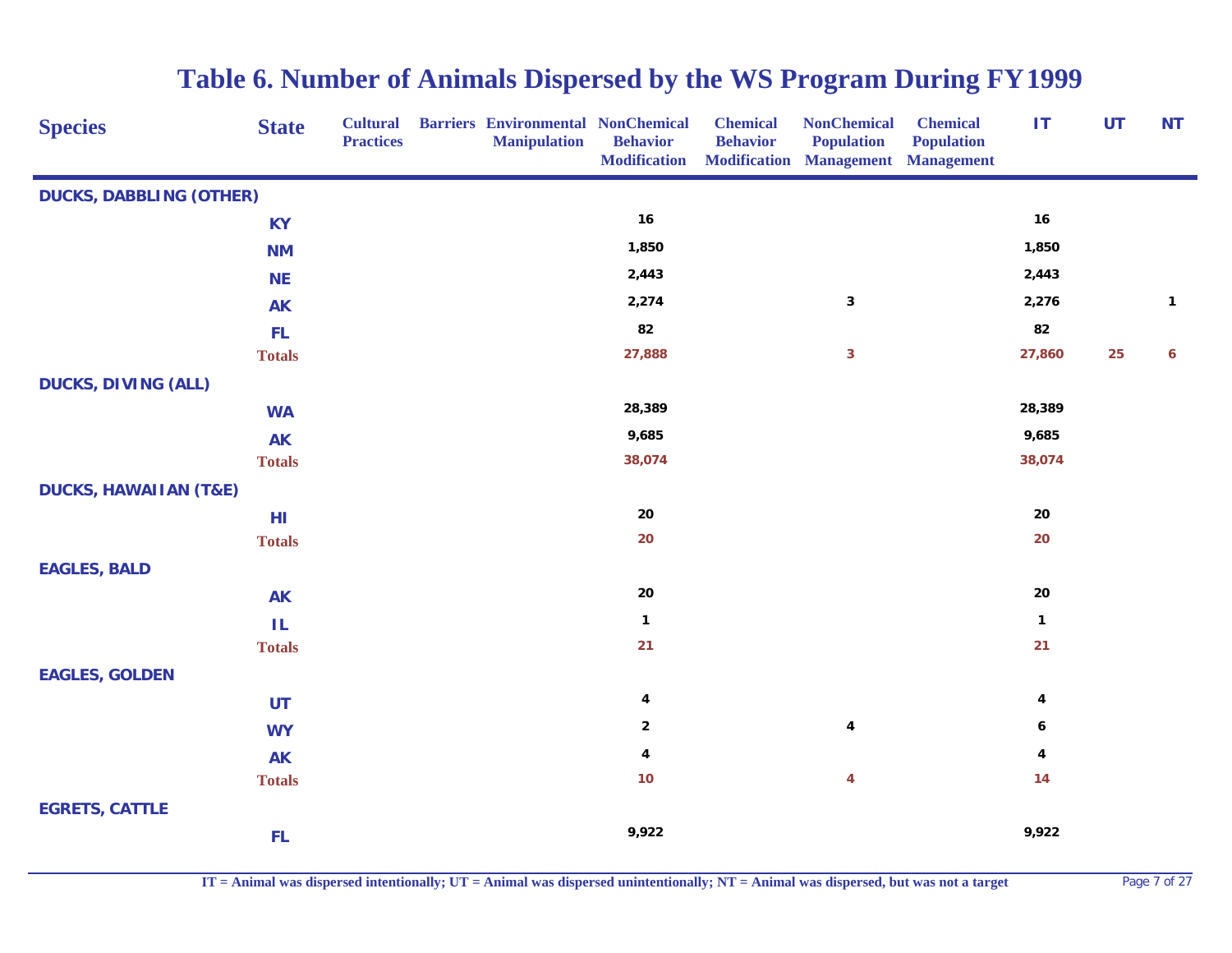| <b>Species</b>                    | <b>State</b>  | <b>Cultural</b><br><b>Practices</b> | <b>Barriers Environmental NonChemical</b><br><b>Manipulation</b> | <b>Behavior</b><br><b>Modification</b> | <b>Chemical</b><br><b>Behavior</b> | <b>NonChemical</b><br><b>Population</b><br><b>Modification Management Management</b> | <b>Chemical</b><br><b>Population</b> | IT           | <b>UT</b> | <b>NT</b> |
|-----------------------------------|---------------|-------------------------------------|------------------------------------------------------------------|----------------------------------------|------------------------------------|--------------------------------------------------------------------------------------|--------------------------------------|--------------|-----------|-----------|
| <b>EGRETS, CATTLE</b>             |               |                                     |                                                                  |                                        |                                    |                                                                                      |                                      |              |           |           |
|                                   | GU            |                                     |                                                                  | 363                                    |                                    |                                                                                      |                                      | 363          |           |           |
|                                   | HI            |                                     |                                                                  | 5,997                                  |                                    |                                                                                      |                                      | 5,997        |           |           |
|                                   | <b>NJ</b>     |                                     |                                                                  | $\mathbf{1}$                           |                                    |                                                                                      |                                      | $\mathbf{1}$ |           |           |
|                                   | <b>Totals</b> |                                     |                                                                  | 16,283                                 |                                    |                                                                                      |                                      | 16,283       |           |           |
| <b>EGRETS, GREAT</b>              |               |                                     |                                                                  |                                        |                                    |                                                                                      |                                      |              |           |           |
|                                   | FL.           |                                     |                                                                  | 418                                    |                                    |                                                                                      |                                      | 418          |           |           |
|                                   | <b>NJ</b>     |                                     |                                                                  | $\mathbf{1}$                           |                                    |                                                                                      |                                      | $\mathbf{1}$ |           |           |
|                                   | <b>Totals</b> |                                     |                                                                  | 419                                    |                                    |                                                                                      |                                      | 419          |           |           |
| <b>EGRETS, SNOWY</b>              |               |                                     |                                                                  |                                        |                                    |                                                                                      |                                      |              |           |           |
|                                   | FL.           |                                     |                                                                  | $\mathbf{1}$                           |                                    |                                                                                      |                                      | $\mathbf{1}$ |           |           |
|                                   | <b>Totals</b> |                                     |                                                                  | $\mathbf{1}$                           |                                    |                                                                                      |                                      | $\mathbf{1}$ |           |           |
| <b>EGRETS/HERONS (MIXED)</b>      |               |                                     |                                                                  |                                        |                                    |                                                                                      |                                      |              |           |           |
|                                   | <b>WA</b>     |                                     |                                                                  | 16                                     |                                    |                                                                                      |                                      | 16           |           |           |
|                                   | <b>Totals</b> |                                     |                                                                  | 16                                     |                                    |                                                                                      |                                      | 16           |           |           |
| <b>EGRETS/HERONS/IBIS (MIXED)</b> |               |                                     |                                                                  |                                        |                                    |                                                                                      |                                      |              |           |           |
|                                   | FL.           |                                     |                                                                  | 3,350                                  |                                    |                                                                                      |                                      | 3,350        |           |           |
|                                   | <b>Totals</b> |                                     |                                                                  | 3,350                                  |                                    |                                                                                      |                                      | 3,350        |           |           |
| <b>EXOTIC BIRDS (OTHER)</b>       |               |                                     |                                                                  |                                        |                                    |                                                                                      |                                      |              |           |           |
|                                   | HI            |                                     |                                                                  | 1,035                                  |                                    |                                                                                      |                                      | 1,035        |           |           |
|                                   | <b>Totals</b> |                                     |                                                                  | 1,035                                  |                                    |                                                                                      |                                      | 1,035        |           |           |
| <b>FALCONS (ALL)</b>              |               |                                     |                                                                  |                                        |                                    |                                                                                      |                                      |              |           |           |
|                                   | <b>AK</b>     |                                     |                                                                  | $\mathbf{1}$                           |                                    |                                                                                      |                                      | $\mathbf{1}$ |           |           |
|                                   | <b>Totals</b> |                                     |                                                                  | $\mathbf{1}$                           |                                    |                                                                                      |                                      | $\mathbf{1}$ |           |           |
| <b>FINCHES, HOUSE</b>             |               |                                     |                                                                  |                                        |                                    |                                                                                      |                                      |              |           |           |
|                                   | HI            |                                     |                                                                  | 2,512                                  |                                    |                                                                                      |                                      | 2,512        |           |           |

**IT = Animal was dispersed intentionally; UT = Animal was dispersed unintentionally; NT = Animal was dispersed, but was not a target** Page 8 of 27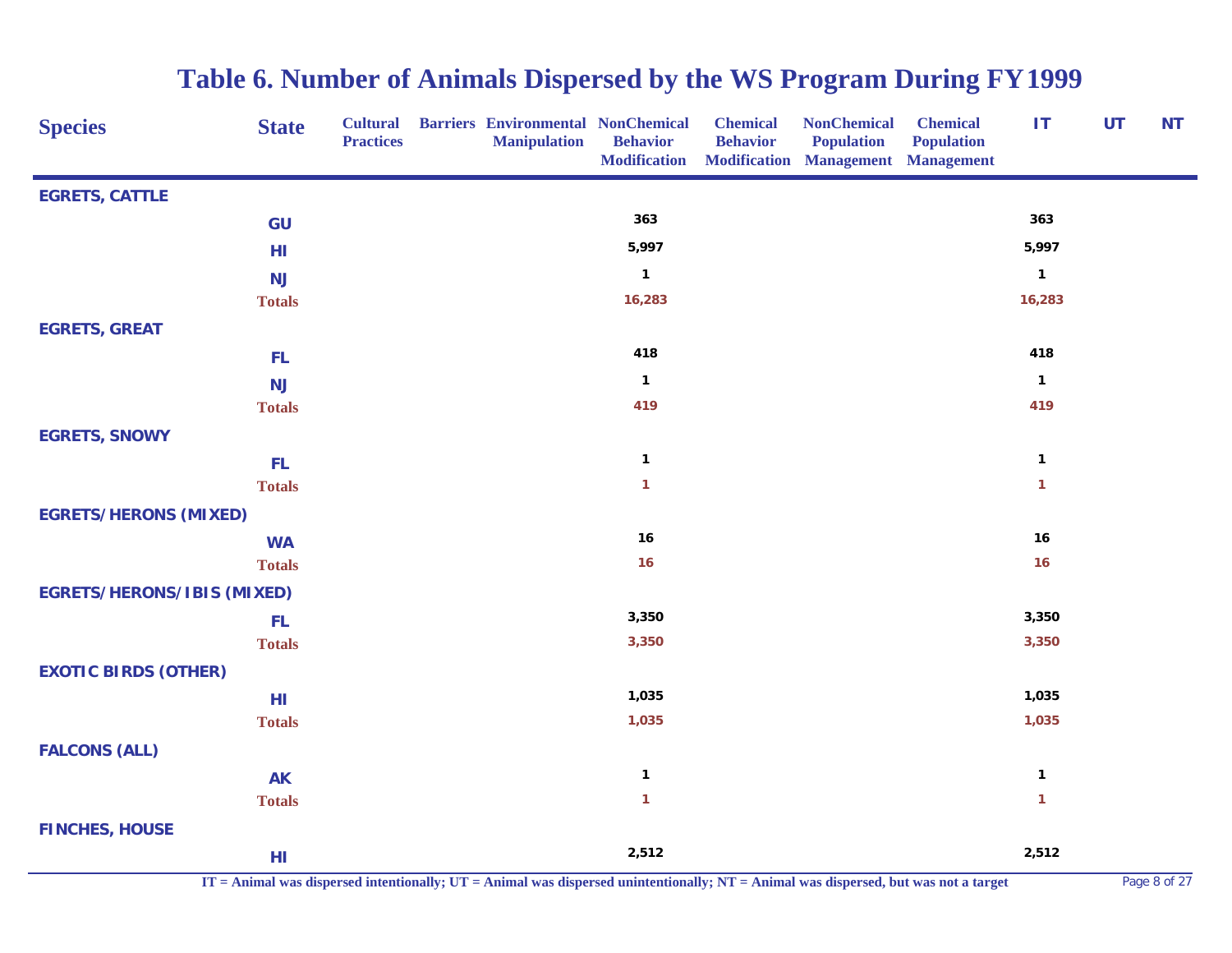| <b>Species</b>             | <b>State</b>  | <b>Practices</b> | <b>Cultural Barriers Environmental NonChemical</b><br><b>Manipulation</b> | <b>Behavior</b><br><b>Modification</b> | <b>Chemical</b><br><b>Behavior</b> | <b>NonChemical</b><br><b>Population</b><br>Modification Management Management | <b>Chemical</b><br><b>Population</b> | IT                      | <b>UT</b>               | <b>NT</b> |
|----------------------------|---------------|------------------|---------------------------------------------------------------------------|----------------------------------------|------------------------------------|-------------------------------------------------------------------------------|--------------------------------------|-------------------------|-------------------------|-----------|
| <b>FINCHES, HOUSE</b>      |               |                  |                                                                           |                                        |                                    |                                                                               |                                      |                         |                         |           |
|                            | <b>Totals</b> |                  |                                                                           | 2,512                                  |                                    |                                                                               |                                      | 2,512                   |                         |           |
| <b>FOXES, ARCTIC</b>       |               |                  |                                                                           |                                        |                                    |                                                                               |                                      |                         |                         |           |
|                            | <b>AK</b>     |                  |                                                                           | 45                                     |                                    |                                                                               |                                      | 45                      |                         |           |
|                            | <b>Totals</b> |                  |                                                                           | 45                                     |                                    |                                                                               |                                      | 45                      |                         |           |
| <b>FOXES, RED</b>          |               |                  |                                                                           |                                        |                                    |                                                                               |                                      |                         |                         |           |
|                            | <b>PA</b>     |                  |                                                                           | $\mathbf{1}$                           |                                    |                                                                               |                                      | $\mathbf{1}$            |                         |           |
|                            | CO            |                  |                                                                           |                                        |                                    | $\mathbf 2$                                                                   |                                      | $\overline{2}$          |                         |           |
|                            | <b>MO</b>     |                  |                                                                           | $\mathbf{1}$                           |                                    |                                                                               |                                      | $\mathbf{1}$            |                         |           |
|                            | <b>WY</b>     |                  |                                                                           |                                        |                                    | $\mathbf{1}$                                                                  |                                      |                         | $\mathbf{1}$            |           |
|                            | <b>Totals</b> |                  |                                                                           | $\overline{2}$                         |                                    | 3                                                                             |                                      | $\overline{\mathbf{4}}$ | $\overline{\mathbf{1}}$ |           |
| <b>FRANCOLIN, BLACK</b>    |               |                  |                                                                           |                                        |                                    |                                                                               |                                      |                         |                         |           |
|                            | HI            |                  |                                                                           | 241                                    |                                    |                                                                               |                                      | 241                     |                         |           |
|                            | <b>Totals</b> |                  |                                                                           | 241                                    |                                    |                                                                               |                                      | 241                     |                         |           |
| <b>FRANCOLIN, ERCKEL'S</b> |               |                  |                                                                           |                                        |                                    |                                                                               |                                      |                         |                         |           |
|                            | HI            |                  |                                                                           | 20                                     |                                    |                                                                               |                                      | 20                      |                         |           |
|                            | <b>Totals</b> |                  |                                                                           | 20                                     |                                    |                                                                               |                                      | 20                      |                         |           |
| <b>FRANCOLIN, GRAY</b>     |               |                  |                                                                           |                                        |                                    |                                                                               |                                      |                         |                         |           |
|                            | HI            |                  |                                                                           | 79                                     |                                    |                                                                               |                                      | 79                      |                         |           |
|                            | <b>Totals</b> |                  |                                                                           | 79                                     |                                    |                                                                               |                                      | 79                      |                         |           |
| <b>FRIGATEBIRDS (ALL)</b>  |               |                  |                                                                           |                                        |                                    |                                                                               |                                      |                         |                         |           |
|                            | HI            |                  |                                                                           | 54                                     |                                    |                                                                               |                                      | 54                      |                         |           |
|                            | <b>Totals</b> |                  |                                                                           | 54                                     |                                    |                                                                               |                                      | 54                      |                         |           |
| <b>GEESE, CANADA</b>       |               |                  |                                                                           |                                        |                                    |                                                                               |                                      |                         |                         |           |
|                            | <b>WV</b>     |                  |                                                                           | 4,073                                  |                                    | 455                                                                           |                                      | 4,528                   |                         |           |
|                            | PA            |                  |                                                                           | 679                                    |                                    |                                                                               |                                      | 679                     |                         |           |

**IT = Animal was dispersed intentionally; UT = Animal was dispersed unintentionally; NT = Animal was dispersed, but was not a target** Page 9 of 27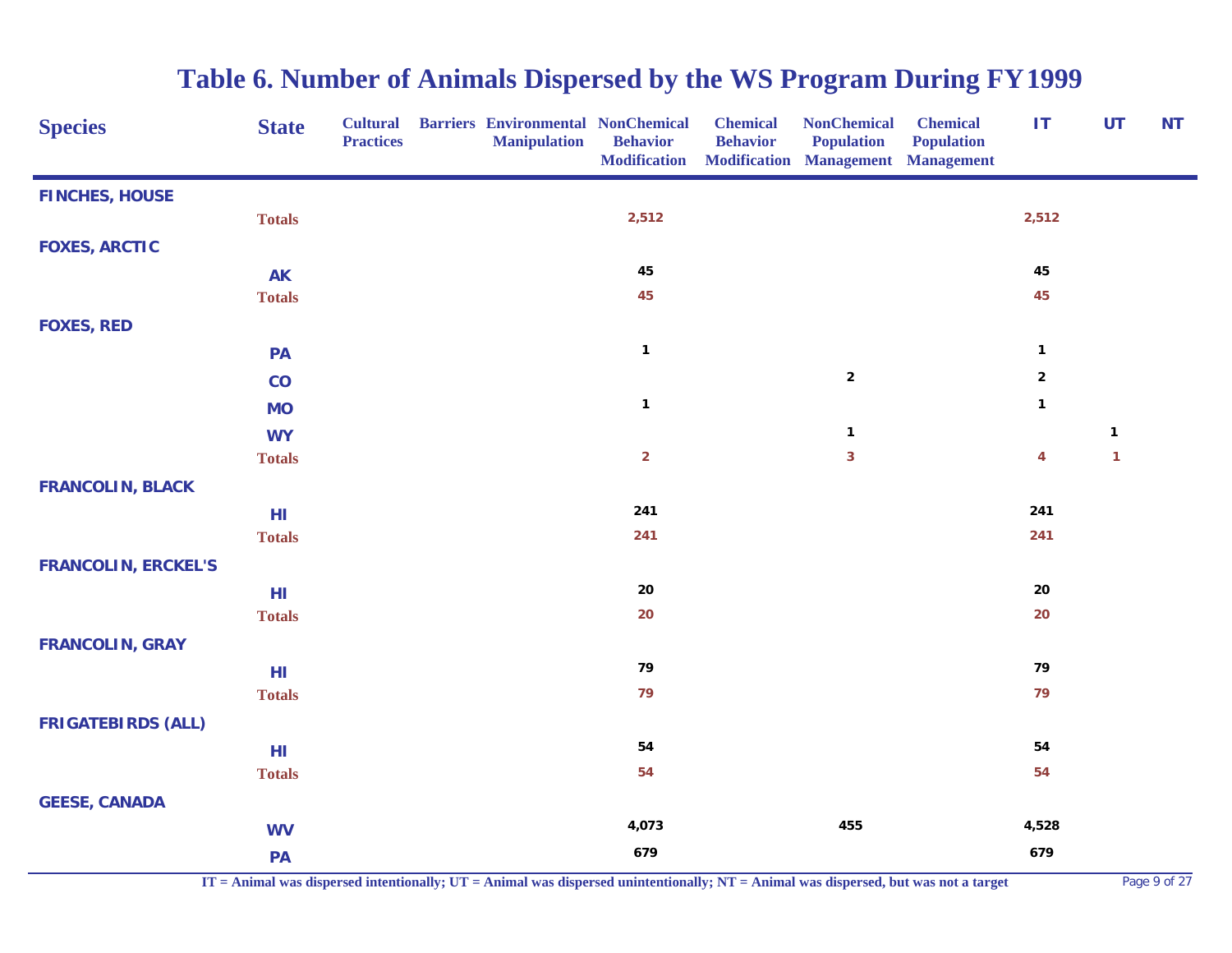| <b>Species</b>                   | <b>State</b>  | <b>Cultural</b><br><b>Practices</b> |    | <b>Barriers Environmental NonChemical</b><br><b>Manipulation</b> | <b>Behavior</b><br><b>Modification</b> | <b>Chemical</b><br><b>Behavior</b> | <b>NonChemical</b><br><b>Population</b><br><b>Modification Management Management</b> | <b>Chemical</b><br><b>Population</b> | IT      | <b>UT</b> | <b>NT</b>    |
|----------------------------------|---------------|-------------------------------------|----|------------------------------------------------------------------|----------------------------------------|------------------------------------|--------------------------------------------------------------------------------------|--------------------------------------|---------|-----------|--------------|
| <b>GEESE, CANADA</b>             |               |                                     |    |                                                                  |                                        |                                    |                                                                                      |                                      |         |           |              |
|                                  | <b>TN</b>     |                                     |    |                                                                  | 695                                    |                                    | 268                                                                                  |                                      | 963     |           |              |
|                                  | OR            |                                     |    | 500                                                              | 250,639                                |                                    |                                                                                      |                                      | 251,139 |           |              |
|                                  | <b>MT</b>     |                                     | 44 |                                                                  |                                        |                                    |                                                                                      |                                      | 44      |           |              |
|                                  | <b>WA</b>     |                                     |    |                                                                  | 549,543                                |                                    |                                                                                      |                                      | 549,515 | 25        | $\mathbf{3}$ |
|                                  | <b>AK</b>     |                                     |    |                                                                  | 9,667                                  |                                    |                                                                                      |                                      | 9,667   |           |              |
|                                  | UT            |                                     |    |                                                                  | 75                                     |                                    |                                                                                      |                                      | 75      |           |              |
|                                  | <b>KY</b>     |                                     |    |                                                                  | 558                                    |                                    |                                                                                      |                                      | 558     |           |              |
|                                  | <b>NE</b>     |                                     |    |                                                                  | 685                                    |                                    |                                                                                      |                                      | 685     |           |              |
|                                  | CA            |                                     |    |                                                                  | 44                                     |                                    |                                                                                      |                                      | 44      |           |              |
|                                  | <b>MO</b>     |                                     |    |                                                                  | 174                                    |                                    |                                                                                      |                                      | 174     |           |              |
|                                  | <b>VA</b>     |                                     |    |                                                                  | 916                                    |                                    |                                                                                      |                                      | 916     |           |              |
|                                  | <b>GA</b>     |                                     |    |                                                                  |                                        |                                    |                                                                                      | 8                                    | $\bf 8$ |           |              |
|                                  | NJ            |                                     |    |                                                                  | 542                                    |                                    |                                                                                      |                                      | 542     |           |              |
|                                  | ΙL            |                                     |    |                                                                  | 3,305                                  |                                    | 8                                                                                    |                                      | 3,313   |           |              |
|                                  | <b>NM</b>     |                                     |    |                                                                  | 1,560                                  |                                    |                                                                                      |                                      | 1,560   |           |              |
|                                  | <b>CT</b>     |                                     |    |                                                                  | 260                                    |                                    |                                                                                      |                                      | 260     |           |              |
|                                  | <b>Totals</b> |                                     | 44 | 500                                                              | 823,415                                |                                    | 731                                                                                  | 8                                    | 824,670 | 25        | 3            |
| <b>GEESE, HAWAIIAN (T&amp;E)</b> |               |                                     |    |                                                                  |                                        |                                    |                                                                                      |                                      |         |           |              |
|                                  | HI            |                                     |    |                                                                  | 1,728                                  |                                    |                                                                                      |                                      | 1,728   |           |              |
|                                  | <b>Totals</b> |                                     |    |                                                                  | 1,728                                  |                                    |                                                                                      |                                      | 1,728   |           |              |
| <b>GEESE, SNOW</b>               |               |                                     |    |                                                                  |                                        |                                    |                                                                                      |                                      |         |           |              |
|                                  | <b>AK</b>     |                                     |    |                                                                  | 326                                    |                                    |                                                                                      |                                      | 326     |           |              |
|                                  | <b>VA</b>     |                                     |    |                                                                  | 2,500                                  |                                    |                                                                                      |                                      | 2,500   |           |              |
|                                  | <b>MO</b>     |                                     |    |                                                                  | 190                                    |                                    |                                                                                      |                                      | 190     |           |              |

**IT = Animal was dispersed intentionally; UT = Animal was dispersed unintentionally; NT = Animal was dispersed, but was not a target** Page 10 of 27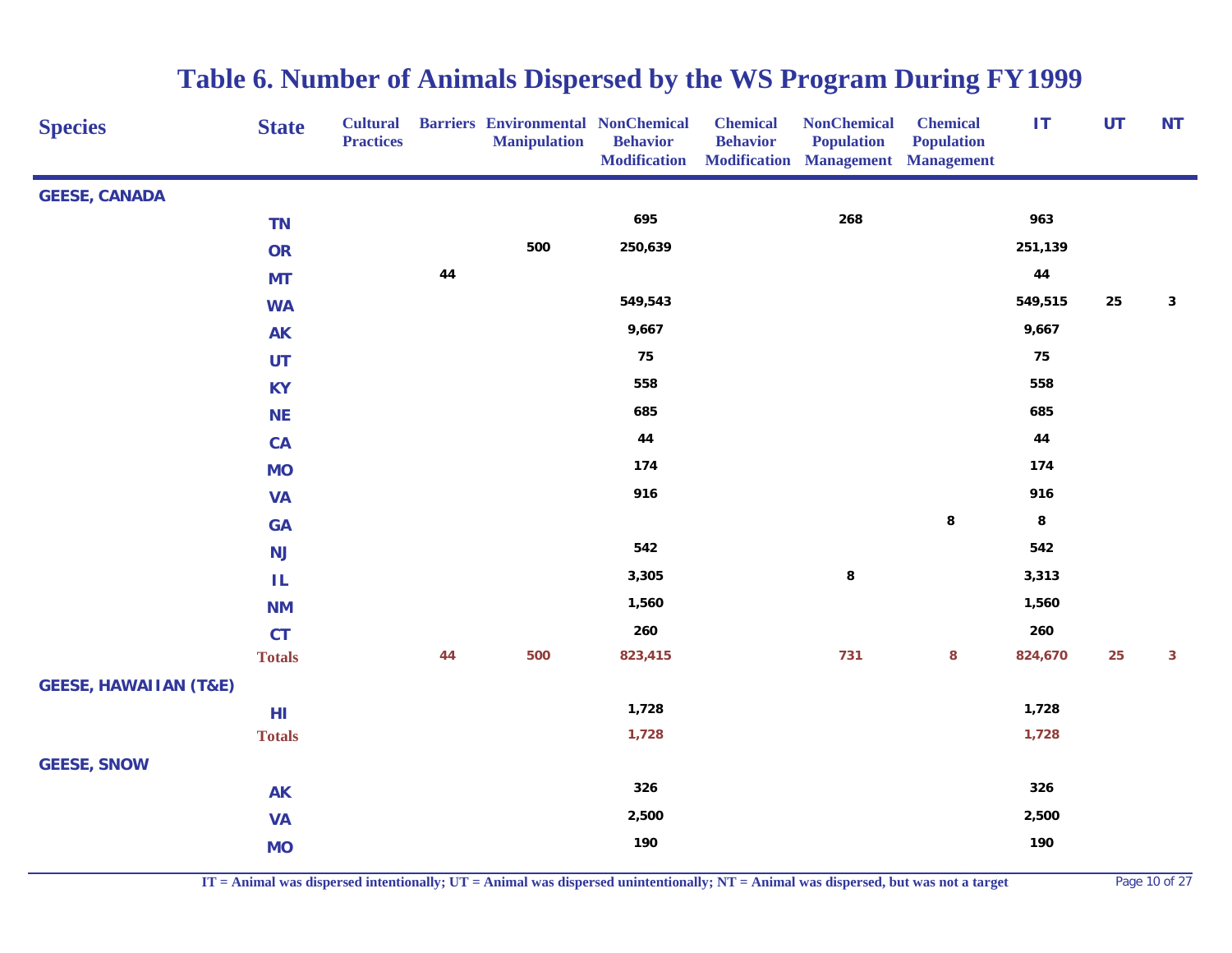| <b>Species</b>                    | <b>State</b>  | <b>Cultural</b><br><b>Practices</b> | <b>Barriers Environmental NonChemical</b><br><b>Manipulation</b> | <b>Behavior</b><br><b>Modification</b> | <b>Chemical</b><br><b>Behavior</b> | <b>NonChemical</b><br><b>Population</b><br><b>Modification Management Management</b> | <b>Chemical</b><br><b>Population</b> | IT         | <b>UT</b> | <b>NT</b> |
|-----------------------------------|---------------|-------------------------------------|------------------------------------------------------------------|----------------------------------------|------------------------------------|--------------------------------------------------------------------------------------|--------------------------------------|------------|-----------|-----------|
| <b>GEESE, SNOW</b>                |               |                                     |                                                                  |                                        |                                    |                                                                                      |                                      |            |           |           |
|                                   | <b>TX</b>     |                                     |                                                                  |                                        |                                    | 3,500                                                                                |                                      | 3,500      |           |           |
|                                   | <b>Totals</b> |                                     |                                                                  | 3,016                                  |                                    | 3,500                                                                                |                                      | 6,516      |           |           |
| <b>GEESE, WHITE-FRONTED (ALL)</b> |               |                                     |                                                                  |                                        |                                    |                                                                                      |                                      |            |           |           |
|                                   | <b>AK</b>     |                                     |                                                                  | ${\bf 20}$                             |                                    |                                                                                      |                                      | ${\bf 20}$ |           |           |
|                                   | <b>Totals</b> |                                     |                                                                  | 20                                     |                                    |                                                                                      |                                      | 20         |           |           |
| <b>GRACKLES (OTHER)</b>           |               |                                     |                                                                  |                                        |                                    |                                                                                      |                                      |            |           |           |
|                                   | <b>FL</b>     |                                     |                                                                  | 20,263                                 |                                    |                                                                                      |                                      | 19,763     | 500       |           |
|                                   | <b>Totals</b> |                                     |                                                                  | 20,263                                 |                                    |                                                                                      |                                      | 19,763     | 500       |           |
| <b>GRACKLES, COMMON</b>           |               |                                     |                                                                  |                                        |                                    |                                                                                      |                                      |            |           |           |
|                                   | <b>TX</b>     |                                     |                                                                  | 160                                    |                                    |                                                                                      |                                      | 160        |           |           |
|                                   | <b>Totals</b> |                                     |                                                                  | 160                                    |                                    |                                                                                      |                                      | 160        |           |           |
| <b>GREBES (ALL)</b>               |               |                                     |                                                                  |                                        |                                    |                                                                                      |                                      |            |           |           |
|                                   | <b>AK</b>     |                                     |                                                                  | 32                                     |                                    |                                                                                      |                                      | 32         |           |           |
|                                   | <b>WA</b>     |                                     |                                                                  | 810                                    |                                    |                                                                                      |                                      | 810        |           |           |
|                                   | <b>Totals</b> |                                     |                                                                  | 842                                    |                                    |                                                                                      |                                      | 842        |           |           |
| <b>GULLS, CALIFORNIA</b>          |               |                                     |                                                                  |                                        |                                    |                                                                                      |                                      |            |           |           |
|                                   | <b>UT</b>     |                                     |                                                                  | 10,000                                 |                                    |                                                                                      |                                      | 10,000     |           |           |
|                                   | <b>WA</b>     |                                     |                                                                  | 20,851                                 |                                    |                                                                                      |                                      | 20,851     |           |           |
|                                   | <b>Totals</b> |                                     |                                                                  | 30,851                                 |                                    |                                                                                      |                                      | 30,851     |           |           |
| <b>GULLS, FRANKLIN'S</b>          |               |                                     |                                                                  |                                        |                                    |                                                                                      |                                      |            |           |           |
|                                   | <b>NE</b>     |                                     |                                                                  | 1,070                                  |                                    |                                                                                      |                                      | 1,070      |           |           |
|                                   | <b>Totals</b> |                                     |                                                                  | 1,070                                  |                                    |                                                                                      |                                      | 1,070      |           |           |
| <b>GULLS, GLAUCOUS-WINGED</b>     |               |                                     |                                                                  |                                        |                                    |                                                                                      |                                      |            |           |           |
|                                   | <b>AK</b>     |                                     |                                                                  | 897                                    |                                    |                                                                                      |                                      | 897        |           |           |
|                                   | <b>WA</b>     |                                     |                                                                  | 186,667                                |                                    |                                                                                      |                                      | 186,667    |           |           |

**IT = Animal was dispersed intentionally; UT = Animal was dispersed unintentionally; NT = Animal was dispersed, but was not a target** Page 11 of 27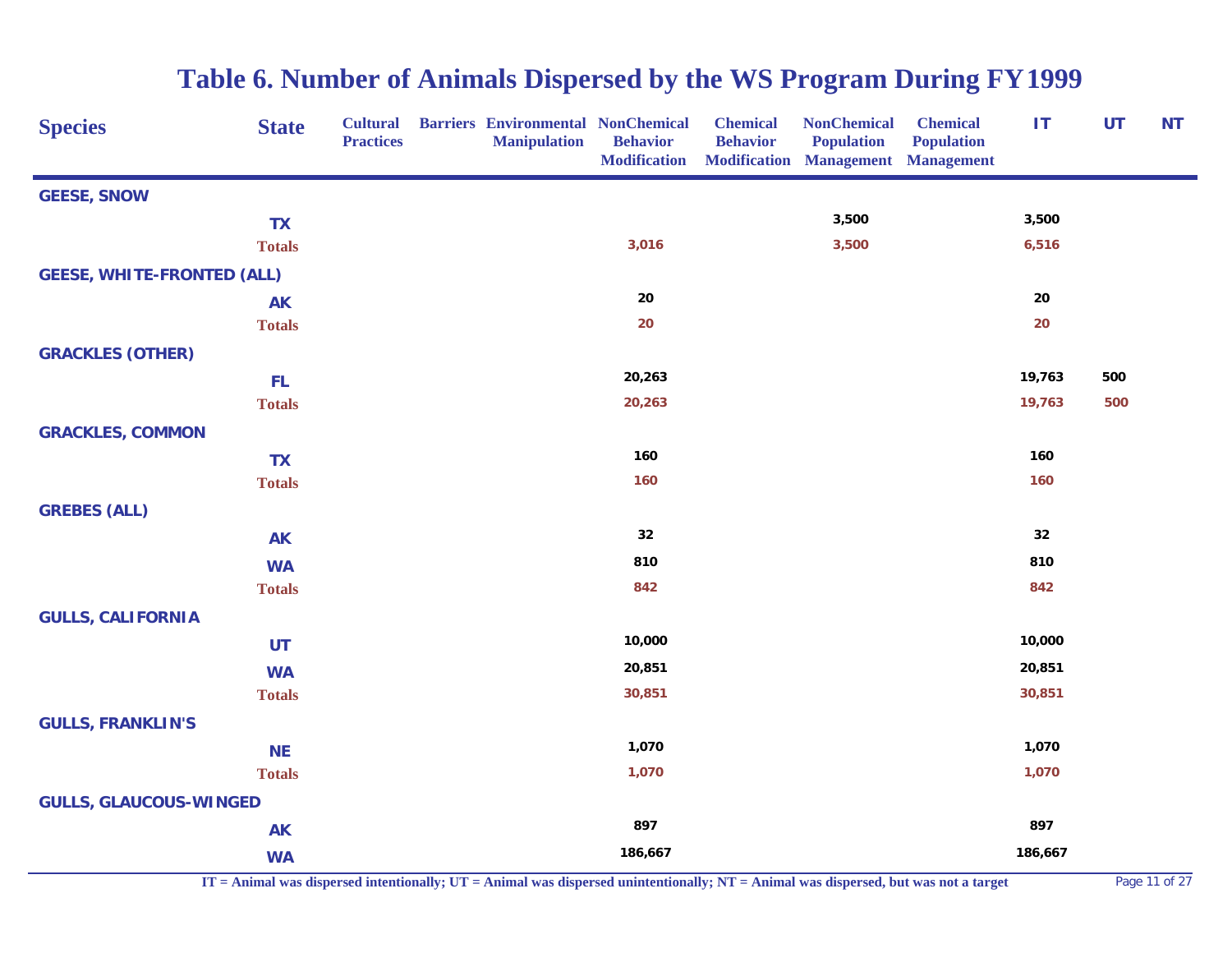| <b>Species</b>                   | <b>State</b>  | <b>Cultural</b><br><b>Practices</b> | <b>Barriers Environmental NonChemical</b><br><b>Manipulation</b> | <b>Behavior</b><br><b>Modification</b> | <b>Chemical</b><br><b>Behavior</b> | <b>NonChemical</b><br><b>Population</b><br>Modification Management Management | <b>Chemical</b><br><b>Population</b> | IT                      | <b>UT</b> | <b>NT</b> |
|----------------------------------|---------------|-------------------------------------|------------------------------------------------------------------|----------------------------------------|------------------------------------|-------------------------------------------------------------------------------|--------------------------------------|-------------------------|-----------|-----------|
| <b>GULLS, GLAUCOUS-WINGED</b>    |               |                                     |                                                                  |                                        |                                    |                                                                               |                                      |                         |           |           |
|                                  | <b>Totals</b> |                                     |                                                                  | 187,564                                |                                    |                                                                               |                                      | 187,564                 |           |           |
| <b>GULLS, GREAT BLACK-BACKED</b> |               |                                     |                                                                  |                                        |                                    |                                                                               |                                      |                         |           |           |
|                                  | <b>VA</b>     |                                     |                                                                  | ${\bf 52}$                             |                                    |                                                                               |                                      | ${\bf 52}$              |           |           |
|                                  | <b>NJ</b>     |                                     |                                                                  | $\mathbf 2$                            |                                    |                                                                               |                                      | $\overline{\mathbf{2}}$ |           |           |
|                                  | <b>NY</b>     |                                     |                                                                  | 8,157                                  |                                    |                                                                               |                                      | 8,157                   |           |           |
|                                  | <b>Totals</b> |                                     |                                                                  | 8,211                                  |                                    |                                                                               |                                      | 8,211                   |           |           |
| <b>GULLS, HEERMANN'S</b>         |               |                                     |                                                                  |                                        |                                    |                                                                               |                                      |                         |           |           |
|                                  | CA            |                                     |                                                                  | 5,945                                  |                                    |                                                                               |                                      | 5,945                   |           |           |
|                                  | <b>Totals</b> |                                     |                                                                  | 5,945                                  |                                    |                                                                               |                                      | 5,945                   |           |           |
| <b>GULLS, HERRING</b>            |               |                                     |                                                                  |                                        |                                    |                                                                               |                                      |                         |           |           |
|                                  | <b>AL</b>     |                                     |                                                                  | 200                                    |                                    |                                                                               |                                      | 200                     |           |           |
|                                  | <b>NY</b>     |                                     |                                                                  | 86,606                                 |                                    |                                                                               |                                      | 86,606                  |           |           |
|                                  | <b>MO</b>     |                                     |                                                                  | $\mathbf 2$                            |                                    |                                                                               |                                      | $\overline{2}$          |           |           |
|                                  | <b>AK</b>     |                                     |                                                                  | 177                                    |                                    |                                                                               |                                      | 177                     |           |           |
|                                  | <b>NJ</b>     |                                     |                                                                  | 37                                     |                                    |                                                                               |                                      | 37                      |           |           |
|                                  | <b>AL</b>     |                                     |                                                                  | 200                                    |                                    |                                                                               |                                      | 200                     |           |           |
|                                  | ΙL            |                                     |                                                                  | 83                                     |                                    |                                                                               |                                      | 83                      |           |           |
|                                  | <b>WA</b>     |                                     |                                                                  | 13,478                                 |                                    |                                                                               |                                      | 13,478                  |           |           |
|                                  | <b>FL</b>     |                                     |                                                                  | 64,303                                 |                                    |                                                                               |                                      | 64,303                  |           |           |
|                                  | <b>Totals</b> |                                     |                                                                  | 165,086                                |                                    |                                                                               |                                      | 165,086                 |           |           |
| <b>GULLS, LAUGHING</b>           |               |                                     |                                                                  |                                        |                                    |                                                                               |                                      |                         |           |           |
|                                  | FL            |                                     |                                                                  | 58,762                                 |                                    |                                                                               |                                      | 58,762                  |           |           |
|                                  | <b>NJ</b>     |                                     |                                                                  | 3,612                                  |                                    |                                                                               |                                      | 3,612                   |           |           |
|                                  | <b>Totals</b> |                                     |                                                                  | 62,374                                 |                                    |                                                                               |                                      | 62,374                  |           |           |

**IT = Animal was dispersed intentionally; UT = Animal was dispersed unintentionally; NT = Animal was dispersed, but was not a target** Page 12 of 27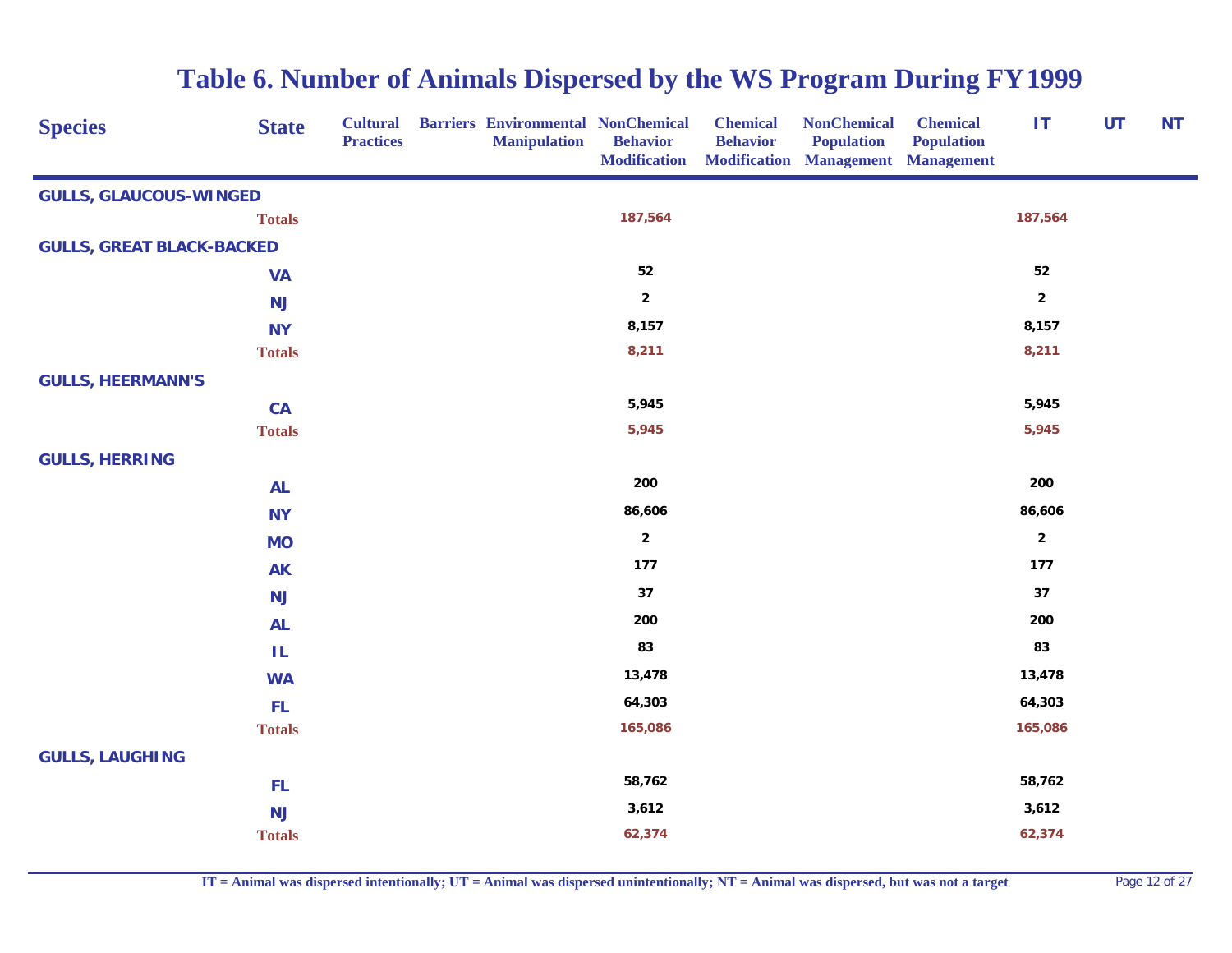| <b>Species</b>            | <b>State</b>  | <b>Cultural</b><br><b>Practices</b> | <b>Barriers Environmental NonChemical</b><br><b>Manipulation</b> | <b>Behavior</b><br><b>Modification</b> | <b>Chemical</b><br><b>Behavior</b> | <b>NonChemical</b><br><b>Population</b><br><b>Modification Management Management</b> | <b>Chemical</b><br><b>Population</b> | IT                      | <b>UT</b> | <b>NT</b>      |
|---------------------------|---------------|-------------------------------------|------------------------------------------------------------------|----------------------------------------|------------------------------------|--------------------------------------------------------------------------------------|--------------------------------------|-------------------------|-----------|----------------|
| <b>GULLS, RING-BILLED</b> |               |                                     |                                                                  |                                        |                                    |                                                                                      |                                      |                         |           |                |
|                           | <b>MO</b>     |                                     |                                                                  | $\boldsymbol{6}$                       |                                    |                                                                                      |                                      | $\boldsymbol{6}$        |           |                |
|                           | IL            |                                     |                                                                  | 6,521                                  |                                    |                                                                                      |                                      | 6,521                   |           |                |
|                           | PA            |                                     |                                                                  | $30\,$                                 |                                    |                                                                                      |                                      | $30\,$                  |           |                |
|                           | <b>KY</b>     |                                     |                                                                  | 330                                    |                                    |                                                                                      |                                      | 330                     |           |                |
|                           | <b>WA</b>     |                                     |                                                                  | 95,579                                 |                                    |                                                                                      |                                      | 95,485                  | 92        | $\mathbf{2}$   |
|                           | ID            |                                     |                                                                  | 55                                     |                                    |                                                                                      |                                      | 55                      |           |                |
|                           | <b>NE</b>     |                                     |                                                                  | 330                                    |                                    |                                                                                      |                                      | 330                     |           |                |
|                           | FL            |                                     |                                                                  | 8                                      |                                    |                                                                                      |                                      | 8                       |           |                |
|                           | <b>VA</b>     |                                     |                                                                  | 97                                     |                                    |                                                                                      |                                      | 97                      |           |                |
|                           | <b>NY</b>     |                                     |                                                                  | 9,189                                  |                                    |                                                                                      |                                      | 9,189                   |           |                |
|                           | <b>OR</b>     |                                     |                                                                  | 26,408                                 |                                    |                                                                                      |                                      | 26,408                  |           |                |
|                           | <b>NJ</b>     |                                     |                                                                  | 213                                    |                                    |                                                                                      |                                      | 213                     |           |                |
|                           | <b>Totals</b> |                                     |                                                                  | 138,766                                |                                    |                                                                                      |                                      | 138,672                 | 92        | $\overline{2}$ |
| <b>GULLS, WESTERN</b>     |               |                                     |                                                                  |                                        |                                    |                                                                                      |                                      |                         |           |                |
|                           | CA            |                                     |                                                                  | 3,435                                  |                                    | 18                                                                                   |                                      | 3,453                   |           |                |
|                           | <b>Totals</b> |                                     |                                                                  | 3,435                                  |                                    | 18                                                                                   |                                      | 3,453                   |           |                |
| <b>GULLS, z-(OTHER)</b>   |               |                                     |                                                                  |                                        |                                    |                                                                                      |                                      |                         |           |                |
|                           | <b>AK</b>     |                                     |                                                                  | 38,396                                 |                                    |                                                                                      |                                      | 38,396                  |           |                |
|                           | <b>VA</b>     |                                     |                                                                  | $\overline{\mathbf{5}}$                |                                    |                                                                                      |                                      | $\overline{\mathbf{5}}$ |           |                |
|                           | <b>MO</b>     |                                     |                                                                  | 30                                     |                                    |                                                                                      |                                      | $30\,$                  |           |                |
|                           | <b>WA</b>     |                                     |                                                                  | 3,328                                  |                                    |                                                                                      |                                      | 3,328                   |           |                |
|                           | <b>Totals</b> |                                     |                                                                  | 41,759                                 |                                    |                                                                                      |                                      | 41,759                  |           |                |
| <b>HAWKS, COOPER'S</b>    |               |                                     |                                                                  |                                        |                                    |                                                                                      |                                      |                         |           |                |
|                           | CA            |                                     |                                                                  |                                        |                                    | $\mathbf{1}$                                                                         |                                      | $\mathbf{1}$            |           |                |

**IT = Animal was dispersed intentionally; UT = Animal was dispersed unintentionally; NT = Animal was dispersed, but was not a target** Page 13 of 27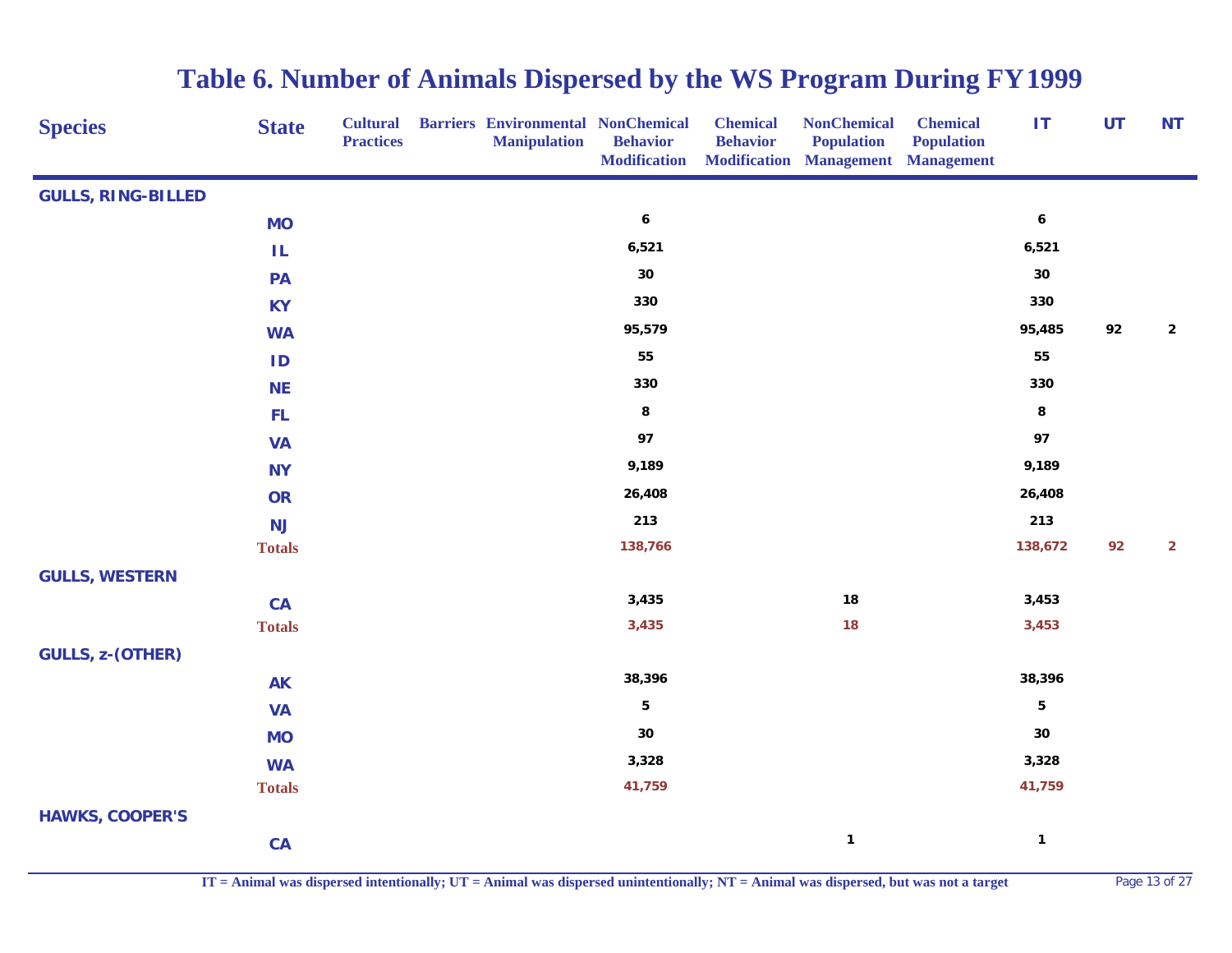| <b>Species</b>                       | <b>State</b>  | <b>Cultural</b><br><b>Practices</b> | <b>Barriers Environmental NonChemical</b><br><b>Manipulation</b> | <b>Behavior</b><br><b>Modification</b> | <b>Chemical</b><br><b>Behavior</b> | <b>NonChemical</b><br><b>Population</b><br><b>Modification Management Management</b> | <b>Chemical</b><br><b>Population</b> | <b>IT</b>    | <b>UT</b> | <b>NT</b>      |
|--------------------------------------|---------------|-------------------------------------|------------------------------------------------------------------|----------------------------------------|------------------------------------|--------------------------------------------------------------------------------------|--------------------------------------|--------------|-----------|----------------|
| <b>HAWKS, COOPER'S</b>               |               |                                     |                                                                  |                                        |                                    |                                                                                      |                                      |              |           |                |
|                                      | <b>Totals</b> |                                     |                                                                  |                                        |                                    | $\mathbf{1}$                                                                         |                                      | $\mathbf{1}$ |           |                |
| <b>HAWKS, HARRIERS (MARSH HAWKS)</b> |               |                                     |                                                                  |                                        |                                    |                                                                                      |                                      |              |           |                |
|                                      | <b>MO</b>     |                                     |                                                                  | 76                                     |                                    |                                                                                      |                                      | 76           |           |                |
|                                      | <b>NJ</b>     |                                     |                                                                  | 16                                     |                                    |                                                                                      |                                      | 16           |           |                |
|                                      | <b>NE</b>     |                                     |                                                                  | $\mathbf 1$                            |                                    |                                                                                      |                                      | $\mathbf{1}$ |           |                |
|                                      | <b>AK</b>     |                                     |                                                                  | 9                                      |                                    |                                                                                      |                                      | 9            |           |                |
|                                      | <b>Totals</b> |                                     |                                                                  | 102                                    |                                    |                                                                                      |                                      | 102          |           |                |
| <b>HAWKS, RED-TAILED</b>             |               |                                     |                                                                  |                                        |                                    |                                                                                      |                                      |              |           |                |
|                                      | <b>NJ</b>     |                                     |                                                                  | $12$                                   |                                    |                                                                                      |                                      | $12$         |           |                |
|                                      | IL.           |                                     |                                                                  |                                        |                                    | $\mathbf{1}$                                                                         |                                      | $\mathbf{1}$ |           |                |
|                                      | <b>WA</b>     |                                     |                                                                  | $30\,$                                 |                                    |                                                                                      |                                      | 30           |           |                |
|                                      | <b>AK</b>     |                                     |                                                                  | $30\,$                                 |                                    |                                                                                      |                                      | 30           |           |                |
|                                      | CA            |                                     |                                                                  |                                        |                                    | $\mathbf 2$                                                                          |                                      | $\mathbf{2}$ |           |                |
|                                      | <b>KY</b>     |                                     |                                                                  | 117                                    |                                    |                                                                                      |                                      | 117          |           |                |
|                                      | <b>NE</b>     |                                     |                                                                  | 28                                     |                                    |                                                                                      |                                      | 28           |           |                |
|                                      | <b>MO</b>     |                                     |                                                                  | 95                                     |                                    |                                                                                      |                                      | 95           |           |                |
|                                      | <b>VA</b>     |                                     |                                                                  | $\overline{\mathbf{2}}$                |                                    |                                                                                      |                                      |              |           | $\mathbf{2}$   |
|                                      | <b>Totals</b> |                                     |                                                                  | 314                                    |                                    | $\mathbf{3}$                                                                         |                                      | 315          |           | $\overline{2}$ |
| <b>HAWKS, z-(OTHER)</b>              |               |                                     |                                                                  |                                        |                                    |                                                                                      |                                      |              |           |                |
|                                      | <b>AK</b>     |                                     |                                                                  | 14                                     |                                    |                                                                                      |                                      | 14           |           |                |
|                                      | <b>NE</b>     |                                     |                                                                  | 11                                     |                                    |                                                                                      |                                      | $11$         |           |                |
|                                      | CA            |                                     |                                                                  | $\mathbf{1}$                           |                                    |                                                                                      |                                      | $\mathbf{1}$ |           |                |
|                                      | <b>Totals</b> |                                     |                                                                  | 26                                     |                                    |                                                                                      |                                      | 26           |           |                |
| <b>HERONS, BLACK-CROWNED NIGHT</b>   |               |                                     |                                                                  |                                        |                                    |                                                                                      |                                      |              |           |                |

**IT = Animal was dispersed intentionally; UT = Animal was dispersed unintentionally; NT = Animal was dispersed, but was not a target** Page 14 of 27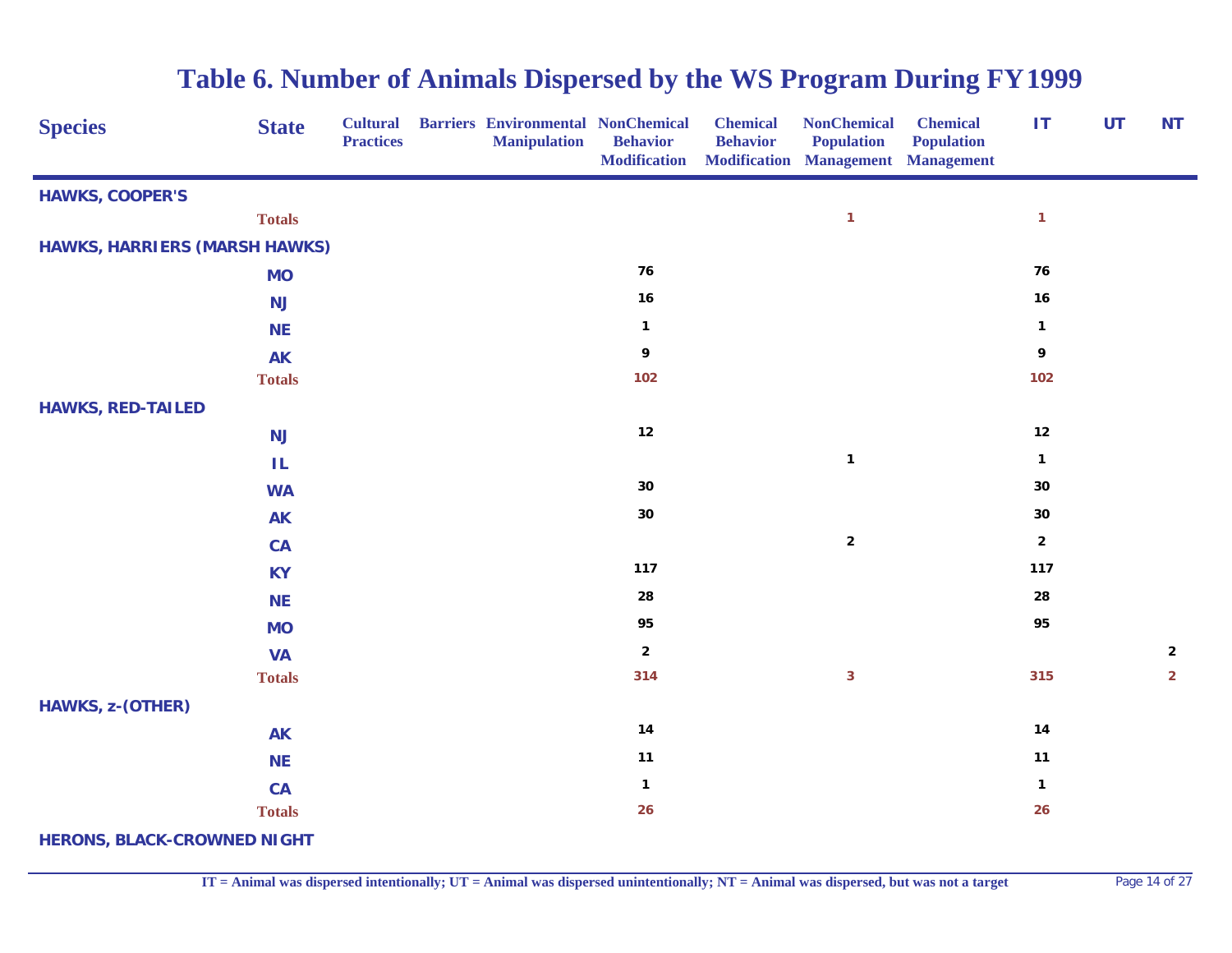| <b>Species</b>                     | <b>State</b>  | <b>Cultural</b><br><b>Practices</b> | <b>Barriers Environmental NonChemical</b><br><b>Manipulation</b> | <b>Behavior</b><br><b>Modification</b> | <b>Chemical</b><br><b>Behavior</b> | <b>NonChemical</b><br><b>Population</b><br><b>Modification Management Management</b> | <b>Chemical</b><br><b>Population</b> | $\mathbf{I}$            | <b>UT</b> | <b>NT</b>    |
|------------------------------------|---------------|-------------------------------------|------------------------------------------------------------------|----------------------------------------|------------------------------------|--------------------------------------------------------------------------------------|--------------------------------------|-------------------------|-----------|--------------|
| <b>HERONS, BLACK-CROWNED NIGHT</b> |               |                                     |                                                                  |                                        |                                    |                                                                                      |                                      |                         |           |              |
|                                    | HI            |                                     |                                                                  | $\pmb{4}$                              |                                    |                                                                                      |                                      | $\mathbf 3$             |           | $\mathbf{1}$ |
|                                    | <b>WA</b>     |                                     |                                                                  | 65                                     |                                    |                                                                                      |                                      | 65                      |           |              |
|                                    | <b>KY</b>     |                                     |                                                                  | 40                                     |                                    |                                                                                      |                                      | 40                      |           |              |
|                                    | <b>Totals</b> |                                     |                                                                  | 109                                    |                                    |                                                                                      |                                      | 108                     |           | $\mathbf{1}$ |
| <b>HERONS, GREAT BLUE</b>          |               |                                     |                                                                  |                                        |                                    |                                                                                      |                                      |                         |           |              |
|                                    | <b>MO</b>     |                                     |                                                                  | $10$                                   |                                    |                                                                                      |                                      | 10                      |           |              |
|                                    | <b>WA</b>     |                                     |                                                                  | 2,343                                  |                                    |                                                                                      |                                      | 2,293                   |           | 50           |
|                                    | <b>NJ</b>     |                                     |                                                                  | $\mathbf{1}$                           |                                    |                                                                                      |                                      | $\mathbf{1}$            |           |              |
|                                    | CA            |                                     |                                                                  | $\mathbf{1}$                           |                                    |                                                                                      |                                      | $\mathbf{1}$            |           |              |
|                                    | <b>KY</b>     |                                     |                                                                  | 8                                      |                                    |                                                                                      |                                      | 8                       |           |              |
|                                    | <b>AK</b>     |                                     |                                                                  | $\mathbf{1}$                           |                                    |                                                                                      |                                      | $\mathbf{1}$            |           |              |
|                                    | <b>VA</b>     |                                     |                                                                  | 102                                    |                                    | $\mathbf{1}$                                                                         |                                      | 102                     |           | $\mathbf{1}$ |
|                                    | <b>NE</b>     |                                     |                                                                  | $\boldsymbol{6}$                       |                                    |                                                                                      |                                      | $\boldsymbol{6}$        |           |              |
|                                    | FL.           |                                     |                                                                  | 450                                    |                                    |                                                                                      |                                      | 450                     |           |              |
|                                    | ΙL            |                                     |                                                                  | $\boldsymbol{2}$                       |                                    |                                                                                      |                                      | $\overline{\mathbf{2}}$ |           |              |
|                                    | <b>Totals</b> |                                     |                                                                  | 2,924                                  |                                    | 1                                                                                    |                                      | 2,874                   |           | 51           |
| <b>HERONS, GREEN-BACKED</b>        |               |                                     |                                                                  |                                        |                                    |                                                                                      |                                      |                         |           |              |
|                                    | <b>WA</b>     |                                     |                                                                  | 425                                    |                                    |                                                                                      |                                      | 425                     |           |              |
|                                    | <b>TX</b>     |                                     |                                                                  | 100                                    |                                    |                                                                                      |                                      | 100                     |           |              |
|                                    | <b>Totals</b> |                                     |                                                                  | 525                                    |                                    |                                                                                      |                                      | 525                     |           |              |
| <b>HERONS, LITTLE BLUE</b>         |               |                                     |                                                                  |                                        |                                    |                                                                                      |                                      |                         |           |              |
|                                    | FL.           |                                     |                                                                  | 38                                     |                                    |                                                                                      |                                      | 38                      |           |              |
|                                    | <b>Totals</b> |                                     |                                                                  | 38                                     |                                    |                                                                                      |                                      | 38                      |           |              |
| <b>HERONS, TRICOLORED</b>          |               |                                     |                                                                  |                                        |                                    |                                                                                      |                                      |                         |           |              |

**IT = Animal was dispersed intentionally; UT = Animal was dispersed unintentionally; NT = Animal was dispersed, but was not a target** Page 15 of 27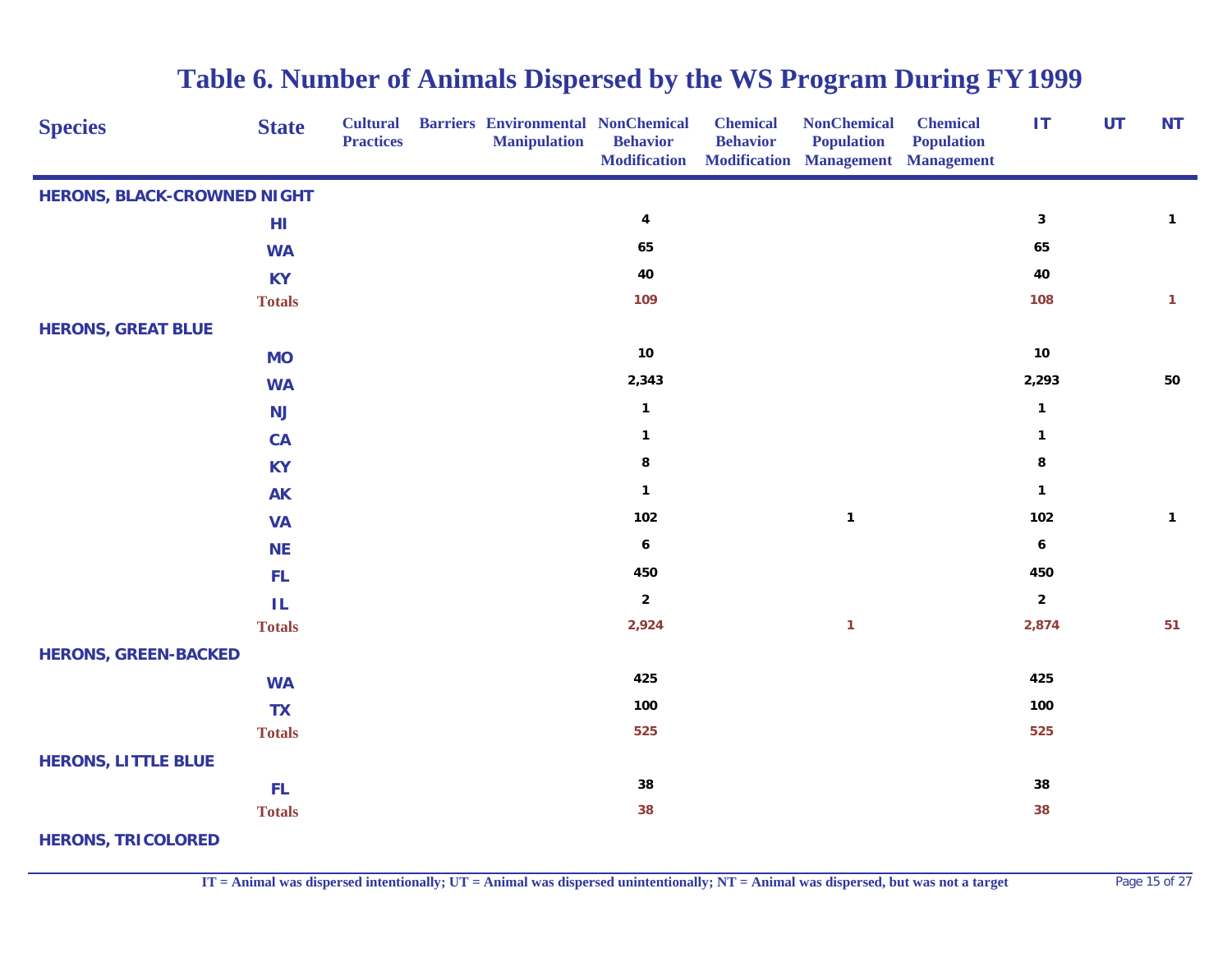| <b>Species</b>                      | <b>State</b>  | <b>Cultural</b><br><b>Practices</b> | <b>Barriers Environmental NonChemical</b><br><b>Manipulation</b> | <b>Behavior</b><br><b>Modification</b> | <b>Chemical</b><br><b>Behavior</b> | <b>NonChemical</b><br><b>Population</b><br><b>Modification Management Management</b> | <b>Chemical</b><br><b>Population</b> | IT           | <b>UT</b> | <b>NT</b>    |
|-------------------------------------|---------------|-------------------------------------|------------------------------------------------------------------|----------------------------------------|------------------------------------|--------------------------------------------------------------------------------------|--------------------------------------|--------------|-----------|--------------|
| <b>HERONS, TRICOLORED</b>           |               |                                     |                                                                  |                                        |                                    |                                                                                      |                                      |              |           |              |
|                                     | FL.           |                                     |                                                                  | 29                                     |                                    |                                                                                      |                                      | 29           |           |              |
|                                     | <b>Totals</b> |                                     |                                                                  | 29                                     |                                    |                                                                                      |                                      | 29           |           |              |
| <b>HERONS, YELLOW-CROWNED NIGHT</b> |               |                                     |                                                                  |                                        |                                    |                                                                                      |                                      |              |           |              |
|                                     | FL.           |                                     |                                                                  | 73                                     |                                    |                                                                                      |                                      | 73           |           |              |
|                                     | <b>Totals</b> |                                     |                                                                  | 73                                     |                                    |                                                                                      |                                      | 73           |           |              |
| <b>HOGS, FERAL</b>                  |               |                                     |                                                                  |                                        |                                    |                                                                                      |                                      |              |           |              |
|                                     | HI            |                                     |                                                                  | $\mathbf{1}$                           |                                    |                                                                                      |                                      |              |           | $\mathbf{1}$ |
|                                     | <b>Totals</b> |                                     |                                                                  | $\mathbf{1}$                           |                                    |                                                                                      |                                      |              |           | $\mathbf{1}$ |
| <b>IBISES (OTHER)</b>               |               |                                     |                                                                  |                                        |                                    |                                                                                      |                                      |              |           |              |
|                                     | FL.           |                                     |                                                                  | 3,763                                  |                                    |                                                                                      |                                      | 3,763        |           |              |
|                                     | <b>Totals</b> |                                     |                                                                  | 3,763                                  |                                    |                                                                                      |                                      | 3,763        |           |              |
| <b>JUNGLEFOWL, RED</b>              |               |                                     |                                                                  |                                        |                                    |                                                                                      |                                      |              |           |              |
|                                     | HI            |                                     |                                                                  | 1,970                                  |                                    |                                                                                      |                                      | 1,970        |           |              |
|                                     | <b>Totals</b> |                                     |                                                                  | 1,970                                  |                                    |                                                                                      |                                      | 1,970        |           |              |
| <b>KESTRELS, AMERICAN</b>           |               |                                     |                                                                  |                                        |                                    |                                                                                      |                                      |              |           |              |
|                                     | <b>VA</b>     |                                     |                                                                  | 18                                     |                                    |                                                                                      |                                      | 18           |           |              |
|                                     | FL.           |                                     |                                                                  | 19                                     |                                    |                                                                                      |                                      | 19           |           |              |
|                                     | CA            |                                     |                                                                  |                                        |                                    | $\mathbf{1}$                                                                         |                                      | $\mathbf{1}$ |           |              |
|                                     | <b>WA</b>     |                                     |                                                                  | $\mathbf{1}$                           |                                    |                                                                                      |                                      |              |           | $\mathbf{1}$ |
|                                     | <b>KY</b>     |                                     |                                                                  | 22                                     |                                    |                                                                                      |                                      | ${\bf 22}$   |           |              |
|                                     | <b>MO</b>     |                                     |                                                                  | $\mathbf{3}$                           |                                    | $\mathbf 2$                                                                          |                                      | 5            |           |              |
|                                     | <b>NJ</b>     |                                     |                                                                  | 43                                     |                                    |                                                                                      |                                      | 43           |           |              |
|                                     | <b>Totals</b> |                                     |                                                                  | 106                                    |                                    | $\overline{\mathbf{3}}$                                                              |                                      | 108          |           | $\mathbf{1}$ |
| <b>KILLDEERS</b>                    |               |                                     |                                                                  |                                        |                                    |                                                                                      |                                      |              |           |              |

**IT = Animal was dispersed intentionally; UT = Animal was dispersed unintentionally; NT = Animal was dispersed, but was not a target** Page 16 of 27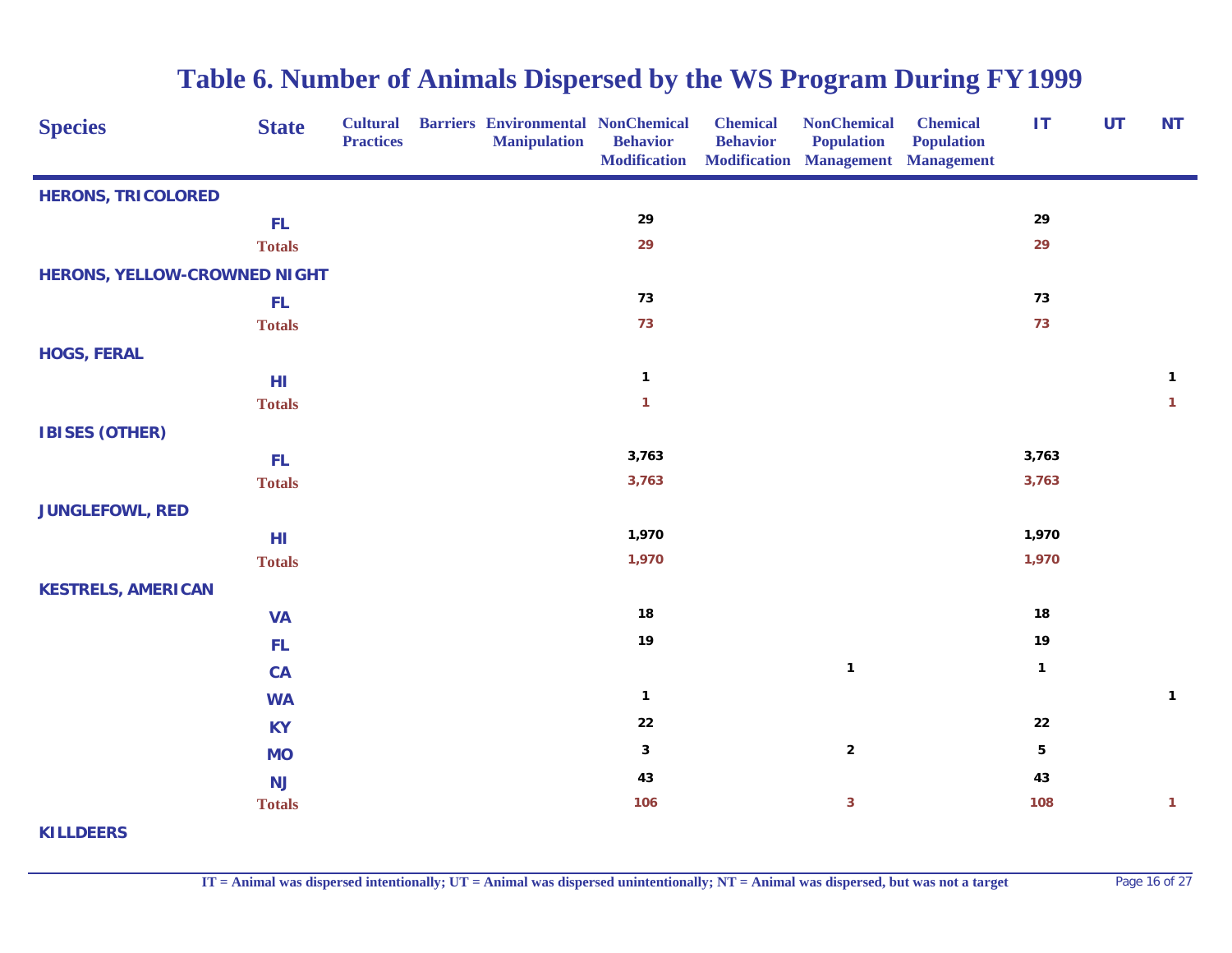| <b>Species</b>                  | <b>State</b>  | <b>Cultural</b><br><b>Practices</b> | <b>Barriers Environmental NonChemical</b><br><b>Manipulation</b> | <b>Behavior</b><br><b>Modification</b> | <b>Chemical</b><br><b>Behavior</b> | <b>NonChemical</b><br><b>Population</b><br><b>Modification Management Management</b> | <b>Chemical</b><br><b>Population</b> | IT                      | <b>UT</b> | <b>NT</b> |
|---------------------------------|---------------|-------------------------------------|------------------------------------------------------------------|----------------------------------------|------------------------------------|--------------------------------------------------------------------------------------|--------------------------------------|-------------------------|-----------|-----------|
| <b>KILLDEERS</b>                |               |                                     |                                                                  |                                        |                                    |                                                                                      |                                      |                         |           |           |
|                                 | <b>NJ</b>     |                                     |                                                                  | $\overline{2}$                         |                                    |                                                                                      |                                      | $\mathbf 2$             |           |           |
|                                 | <b>FL</b>     |                                     |                                                                  | 10,169                                 |                                    |                                                                                      |                                      | 10,069                  | 100       |           |
|                                 | <b>KY</b>     |                                     |                                                                  | 185                                    |                                    |                                                                                      |                                      | 185                     |           |           |
|                                 | <b>MO</b>     |                                     |                                                                  | 90                                     |                                    |                                                                                      |                                      | 90                      |           |           |
|                                 | <b>Totals</b> |                                     |                                                                  | 10,446                                 |                                    |                                                                                      |                                      | 10,346                  | 100       |           |
| <b>KINGFISHERS (ALL)</b>        |               |                                     |                                                                  |                                        |                                    |                                                                                      |                                      |                         |           |           |
|                                 | <b>WA</b>     |                                     |                                                                  | 1,110                                  |                                    |                                                                                      |                                      | 1,110                   |           |           |
|                                 | <b>Totals</b> |                                     |                                                                  | 1,110                                  |                                    |                                                                                      |                                      | 1,110                   |           |           |
| <b>KITES (ALL)</b>              |               |                                     |                                                                  |                                        |                                    |                                                                                      |                                      |                         |           |           |
|                                 | <b>AK</b>     |                                     |                                                                  | 4                                      |                                    |                                                                                      |                                      |                         |           | 4         |
|                                 | <b>Totals</b> |                                     |                                                                  | 4                                      |                                    |                                                                                      |                                      |                         |           | 4         |
| <b>LARKS, HORNED</b>            |               |                                     |                                                                  |                                        |                                    |                                                                                      |                                      |                         |           |           |
|                                 | <b>MO</b>     |                                     |                                                                  | 1,449                                  |                                    |                                                                                      |                                      | 1,449                   |           |           |
|                                 | CA            |                                     |                                                                  | $\mathbf{1}$                           |                                    |                                                                                      |                                      | $\mathbf{1}$            |           |           |
|                                 | <b>KY</b>     |                                     |                                                                  | 34                                     |                                    |                                                                                      |                                      | 34                      |           |           |
|                                 | <b>Totals</b> |                                     |                                                                  | 1,484                                  |                                    |                                                                                      |                                      | 1,484                   |           |           |
| <b>LIONS, MOUNTAIN (COUGAR)</b> |               |                                     |                                                                  |                                        |                                    |                                                                                      |                                      |                         |           |           |
|                                 | <b>MT</b>     |                                     |                                                                  | $\mathbf{3}$                           |                                    |                                                                                      |                                      | 3                       |           |           |
|                                 | <b>Totals</b> |                                     |                                                                  | $\overline{\mathbf{3}}$                |                                    |                                                                                      |                                      | $\overline{\mathbf{3}}$ |           |           |
| <b>MAGPIES, BLACK-BILLED</b>    |               |                                     |                                                                  |                                        |                                    |                                                                                      |                                      |                         |           |           |
|                                 | <b>AK</b>     |                                     |                                                                  | 28                                     |                                    |                                                                                      |                                      | 28                      |           |           |
|                                 | <b>WA</b>     |                                     |                                                                  | 22                                     |                                    |                                                                                      |                                      | ${\bf 22}$              |           |           |
|                                 | <b>Totals</b> |                                     |                                                                  | 50                                     |                                    |                                                                                      |                                      | 50                      |           |           |
| <b>MALLARDS</b>                 |               |                                     |                                                                  |                                        |                                    |                                                                                      |                                      |                         |           |           |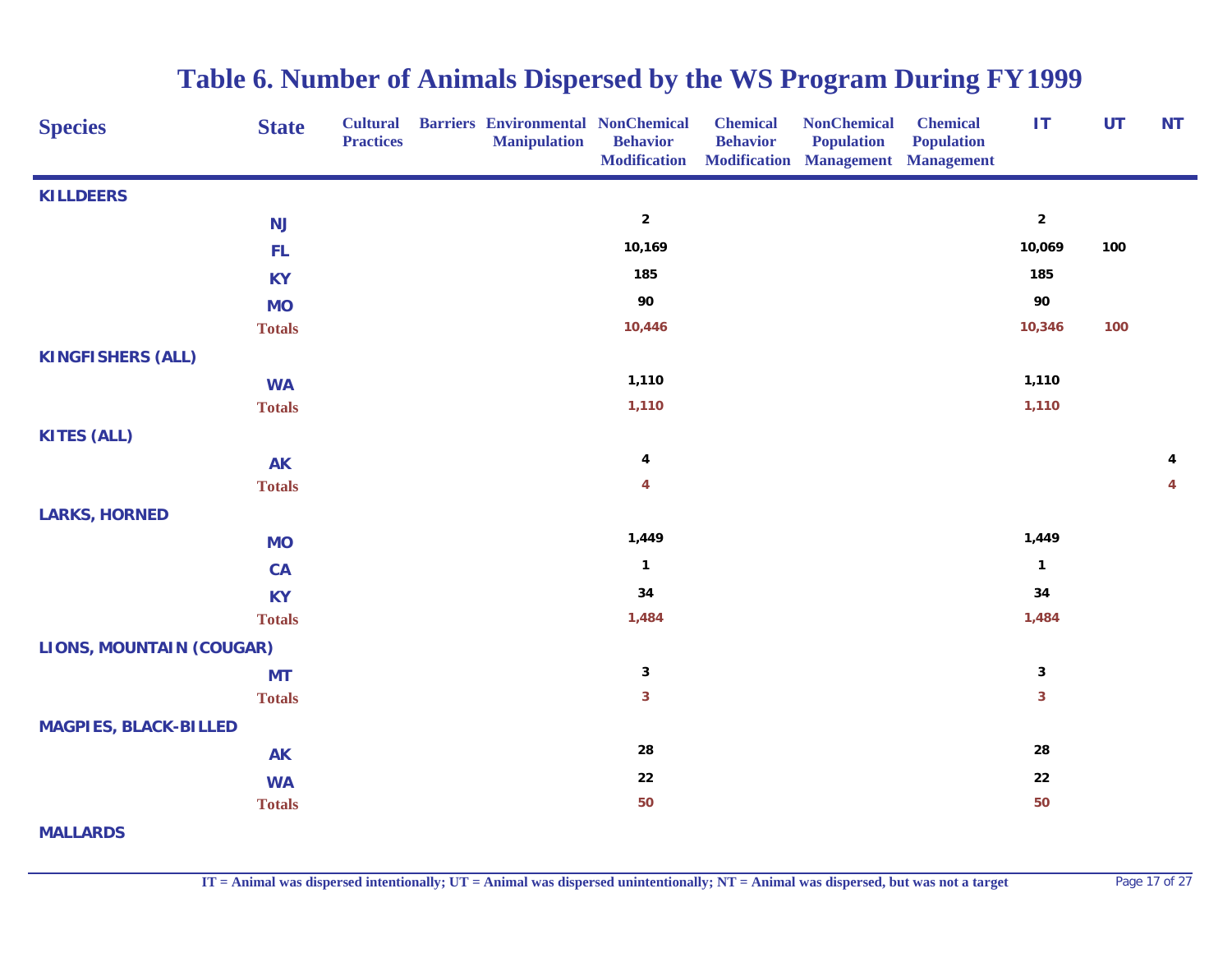| <b>Species</b>                  | <b>State</b>  | <b>Cultural</b><br><b>Practices</b> | <b>Barriers Environmental NonChemical</b><br><b>Manipulation</b> | <b>Behavior</b><br><b>Modification</b> | <b>Chemical</b><br><b>Behavior</b> | <b>NonChemical</b><br><b>Population</b><br><b>Modification Management Management</b> | <b>Chemical</b><br><b>Population</b> | IT               | <b>UT</b> | <b>NT</b> |
|---------------------------------|---------------|-------------------------------------|------------------------------------------------------------------|----------------------------------------|------------------------------------|--------------------------------------------------------------------------------------|--------------------------------------|------------------|-----------|-----------|
| <b>MALLARDS</b>                 |               |                                     |                                                                  |                                        |                                    |                                                                                      |                                      |                  |           |           |
|                                 | <b>WV</b>     |                                     |                                                                  |                                        |                                    | $\pmb{6}$                                                                            |                                      | $\boldsymbol{6}$ |           |           |
|                                 | <b>KY</b>     |                                     |                                                                  | 652                                    |                                    |                                                                                      |                                      | 652              |           |           |
|                                 | ΙL            |                                     |                                                                  | 926                                    |                                    |                                                                                      |                                      | 926              |           |           |
|                                 | <b>WA</b>     |                                     |                                                                  | 389                                    |                                    |                                                                                      |                                      | 389              |           |           |
|                                 | <b>NJ</b>     |                                     |                                                                  | $10$                                   |                                    |                                                                                      |                                      | $10$             |           |           |
|                                 | <b>VA</b>     |                                     |                                                                  | 72                                     |                                    | 35                                                                                   |                                      | 107              |           |           |
|                                 | <b>NE</b>     |                                     |                                                                  | $21$                                   |                                    |                                                                                      |                                      | $21$             |           |           |
|                                 | <b>AK</b>     |                                     |                                                                  | 2,071                                  |                                    |                                                                                      |                                      | 2,071            |           |           |
|                                 | <b>Totals</b> |                                     |                                                                  | 4,141                                  |                                    | 41                                                                                   |                                      | 4,182            |           |           |
| <b>MANNIKIN, CHESTNUT</b>       |               |                                     |                                                                  |                                        |                                    |                                                                                      |                                      |                  |           |           |
|                                 | HI            |                                     |                                                                  | 29,507                                 |                                    |                                                                                      |                                      | 29,347           |           | 160       |
|                                 | <b>Totals</b> |                                     |                                                                  | 29,507                                 |                                    |                                                                                      |                                      | 29,347           |           | 160       |
| <b>MANNIKIN, NUTMEG</b>         |               |                                     |                                                                  |                                        |                                    |                                                                                      |                                      |                  |           |           |
|                                 | HI            |                                     |                                                                  | 233                                    |                                    |                                                                                      |                                      | 233              |           |           |
|                                 | <b>Totals</b> |                                     |                                                                  | 233                                    |                                    |                                                                                      |                                      | 233              |           |           |
| <b>MARMOTS/WOODCHUCKS (ALL)</b> |               |                                     |                                                                  |                                        |                                    |                                                                                      |                                      |                  |           |           |
|                                 | <b>WA</b>     |                                     |                                                                  | 150                                    |                                    |                                                                                      |                                      | 150              |           |           |
|                                 | <b>Totals</b> |                                     |                                                                  | 150                                    |                                    |                                                                                      |                                      | 150              |           |           |
| <b>MEADOWLARKS, EASTERN</b>     |               |                                     |                                                                  |                                        |                                    |                                                                                      |                                      |                  |           |           |
|                                 | <b>KY</b>     |                                     |                                                                  | 164                                    |                                    |                                                                                      |                                      | 164              |           |           |
|                                 | FL.           |                                     |                                                                  | 1,737                                  |                                    |                                                                                      |                                      | 1,737            |           |           |
|                                 | <b>NJ</b>     |                                     |                                                                  | 15                                     |                                    |                                                                                      |                                      | 15               |           |           |
|                                 | <b>VA</b>     |                                     |                                                                  | 18                                     |                                    |                                                                                      |                                      |                  |           | 18        |
|                                 | <b>Totals</b> |                                     |                                                                  | 1,934                                  |                                    |                                                                                      |                                      | 1,916            |           | 18        |

**IT = Animal was dispersed intentionally; UT = Animal was dispersed unintentionally; NT = Animal was dispersed, but was not a target** Page 18 of 27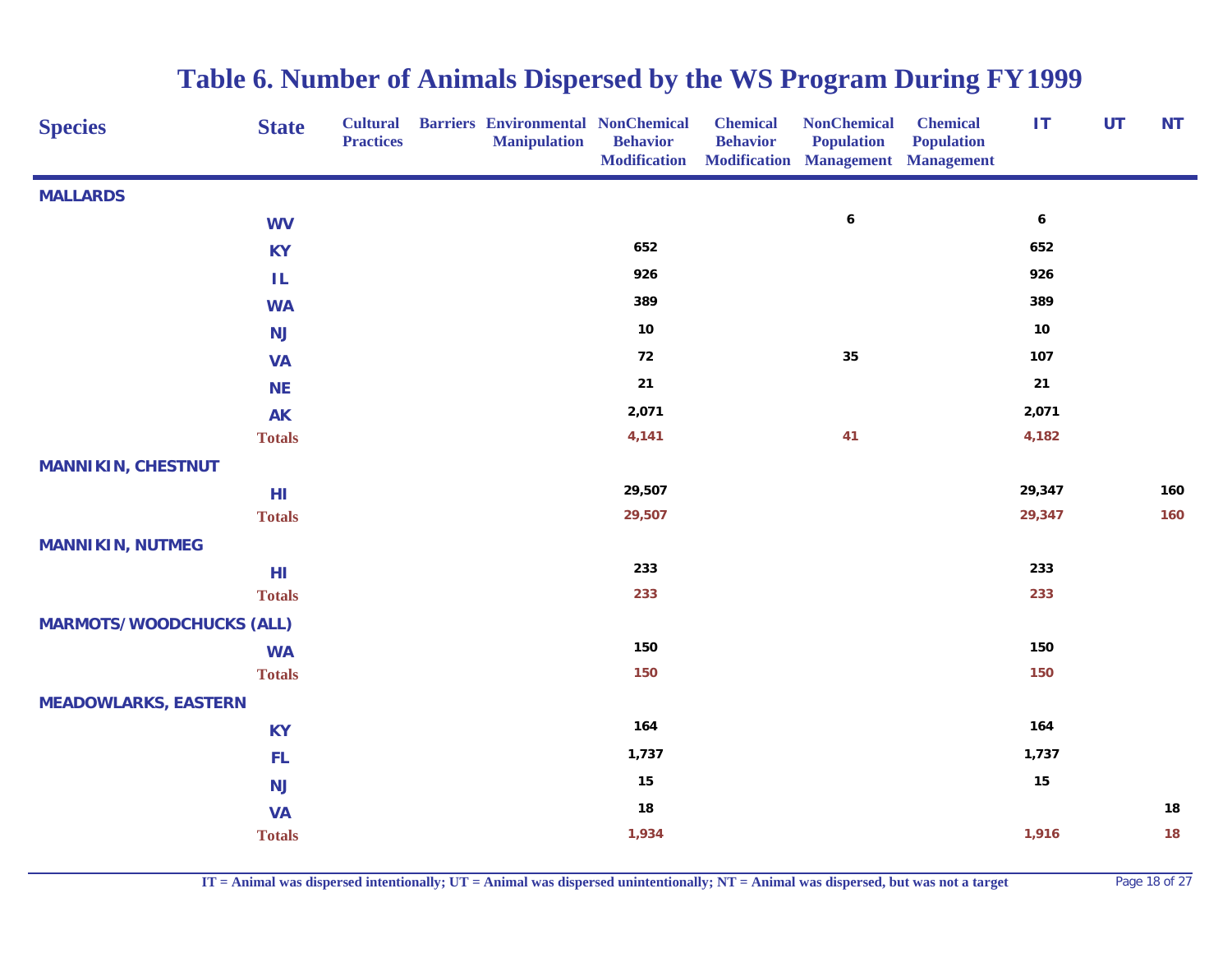| <b>Species</b>                 | <b>State</b>  | <b>Cultural</b><br><b>Practices</b> | <b>Barriers Environmental NonChemical</b><br><b>Manipulation</b> | <b>Behavior</b><br><b>Modification</b> | <b>Chemical</b><br><b>Behavior</b> | <b>NonChemical</b><br><b>Population</b><br><b>Modification Management Management</b> | <b>Chemical</b><br><b>Population</b> | IT                      | <b>UT</b>               | <b>NT</b>    |
|--------------------------------|---------------|-------------------------------------|------------------------------------------------------------------|----------------------------------------|------------------------------------|--------------------------------------------------------------------------------------|--------------------------------------|-------------------------|-------------------------|--------------|
| <b>MEADOWLARKS, WESTERN</b>    |               |                                     |                                                                  |                                        |                                    |                                                                                      |                                      |                         |                         |              |
|                                | HI            |                                     |                                                                  | 1,949                                  |                                    |                                                                                      |                                      | 1,934                   |                         | 15           |
|                                | <b>CA</b>     |                                     |                                                                  | 50                                     |                                    |                                                                                      |                                      | 50                      |                         |              |
|                                | <b>Totals</b> |                                     |                                                                  | 1,999                                  |                                    |                                                                                      |                                      | 1,984                   |                         | 15           |
| <b>MERGANSER (OTHER)</b>       |               |                                     |                                                                  |                                        |                                    |                                                                                      |                                      |                         |                         |              |
|                                | <b>WA</b>     |                                     |                                                                  | 3,476                                  |                                    |                                                                                      |                                      | 3,473                   | $\mathbf{2}$            | $\mathbf{1}$ |
|                                | <b>FL</b>     |                                     |                                                                  | 245                                    |                                    |                                                                                      |                                      | 245                     |                         |              |
|                                | <b>Totals</b> |                                     |                                                                  | 3,721                                  |                                    |                                                                                      |                                      | 3,718                   | $\overline{\mathbf{2}}$ | $\mathbf{1}$ |
| <b>MERGANSER, RED-BREASTED</b> |               |                                     |                                                                  |                                        |                                    |                                                                                      |                                      |                         |                         |              |
|                                | <b>WA</b>     |                                     |                                                                  | 768                                    |                                    |                                                                                      |                                      | 768                     |                         |              |
|                                | <b>Totals</b> |                                     |                                                                  | 768                                    |                                    |                                                                                      |                                      | 768                     |                         |              |
| <b>MONGOOSES, INDIAN</b>       |               |                                     |                                                                  |                                        |                                    |                                                                                      |                                      |                         |                         |              |
|                                | HI            |                                     |                                                                  | 6                                      |                                    |                                                                                      |                                      | $\boldsymbol{6}$        |                         |              |
|                                | <b>Totals</b> |                                     |                                                                  | 6                                      |                                    |                                                                                      |                                      | 6                       |                         |              |
| <b>MOOSE</b>                   |               |                                     |                                                                  |                                        |                                    |                                                                                      |                                      |                         |                         |              |
|                                | <b>AK</b>     |                                     |                                                                  | 438                                    |                                    |                                                                                      |                                      | 438                     |                         |              |
|                                | <b>Totals</b> |                                     |                                                                  | 438                                    |                                    |                                                                                      |                                      | 438                     |                         |              |
| <b>MUSKRATS, z-(OTHER)</b>     |               |                                     |                                                                  |                                        |                                    |                                                                                      |                                      |                         |                         |              |
|                                | <b>WA</b>     |                                     |                                                                  | 4                                      |                                    |                                                                                      |                                      | $\overline{\mathbf{4}}$ |                         |              |
|                                | <b>Totals</b> |                                     |                                                                  | $\overline{\mathbf{4}}$                |                                    |                                                                                      |                                      | 4                       |                         |              |
| <b>MYNAS (ALL)</b>             |               |                                     |                                                                  |                                        |                                    |                                                                                      |                                      |                         |                         |              |
|                                | HI            |                                     |                                                                  | 3,648                                  |                                    |                                                                                      |                                      | 3,648                   |                         |              |
|                                | <b>Totals</b> |                                     |                                                                  | 3,648                                  |                                    |                                                                                      |                                      | 3,648                   |                         |              |
| <b>NIGHTHAWKS (ALL)</b>        |               |                                     |                                                                  |                                        |                                    |                                                                                      |                                      |                         |                         |              |
|                                | FL.           |                                     |                                                                  | 1,182                                  |                                    |                                                                                      |                                      | 1,182                   |                         |              |
|                                | <b>Totals</b> |                                     |                                                                  | 1,182                                  |                                    |                                                                                      |                                      | 1,182                   |                         |              |

**IT = Animal was dispersed intentionally; UT = Animal was dispersed unintentionally; NT = Animal was dispersed, but was not a target** Page 19 of 27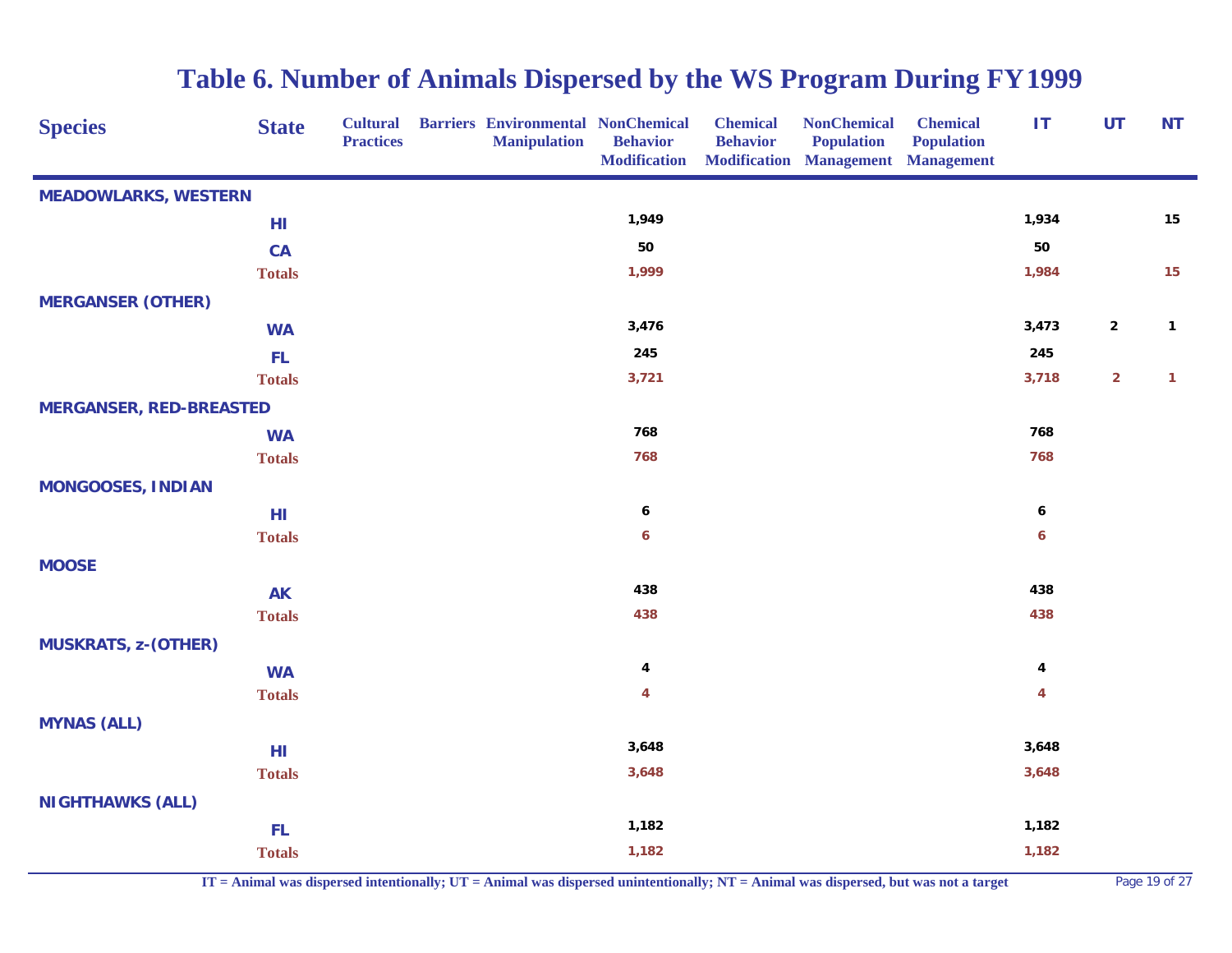| <b>Species</b><br><b>State</b> | <b>Cultural</b><br><b>Practices</b> | <b>Barriers Environmental NonChemical</b><br><b>Manipulation</b> | <b>Behavior</b><br><b>Modification</b> | <b>Chemical</b><br><b>Behavior</b> | <b>NonChemical</b><br><b>Population</b><br>Modification Management Management | <b>Chemical</b><br><b>Population</b> | $\mathbf{I}$     | <b>UT</b>               | <b>NT</b> |
|--------------------------------|-------------------------------------|------------------------------------------------------------------|----------------------------------------|------------------------------------|-------------------------------------------------------------------------------|--------------------------------------|------------------|-------------------------|-----------|
| <b>OSPREYS</b>                 |                                     |                                                                  |                                        |                                    |                                                                               |                                      |                  |                         |           |
| <b>WA</b>                      |                                     |                                                                  | 12                                     |                                    |                                                                               |                                      |                  |                         | 12        |
| <b>VA</b>                      |                                     |                                                                  | $\pmb{6}$                              |                                    | $\mathbf{1}$                                                                  |                                      | $\boldsymbol{7}$ |                         |           |
| <b>Totals</b>                  |                                     |                                                                  | 18                                     |                                    | $\mathbf{1}$                                                                  |                                      | $\overline{7}$   |                         | $12$      |
| <b>OTTERS, RIVER</b>           |                                     |                                                                  |                                        |                                    |                                                                               |                                      |                  |                         |           |
| <b>WA</b>                      |                                     |                                                                  | ${\bf 35}$                             |                                    |                                                                               |                                      | 35               |                         |           |
| <b>Totals</b>                  |                                     |                                                                  | 35                                     |                                    |                                                                               |                                      | 35               |                         |           |
| <b>OWLS, COMMON BARN</b>       |                                     |                                                                  |                                        |                                    |                                                                               |                                      |                  |                         |           |
| HI                             |                                     |                                                                  | 100                                    |                                    |                                                                               |                                      | 100              |                         |           |
| <b>Totals</b>                  |                                     |                                                                  | 100                                    |                                    |                                                                               |                                      | 100              |                         |           |
| <b>OWLS, GREAT HORNED</b>      |                                     |                                                                  |                                        |                                    |                                                                               |                                      |                  |                         |           |
| CA                             |                                     |                                                                  |                                        |                                    | $\mathbf{1}$                                                                  |                                      | $\mathbf{1}$     |                         |           |
| <b>AK</b>                      |                                     |                                                                  | ${\bf 15}$                             |                                    |                                                                               |                                      | 15               |                         |           |
| <b>Totals</b>                  |                                     |                                                                  | 15                                     |                                    | $\mathbf{1}$                                                                  |                                      | 16               |                         |           |
| OWLS, z-(OTHER)                |                                     |                                                                  |                                        |                                    |                                                                               |                                      |                  |                         |           |
| HI                             |                                     |                                                                  | 141                                    |                                    |                                                                               |                                      | 139              | $\mathbf{2}$            |           |
| <b>AK</b>                      |                                     |                                                                  | 8                                      |                                    |                                                                               |                                      | $\bf8$           |                         |           |
| <b>KY</b>                      |                                     |                                                                  | $\overline{\mathbf{2}}$                |                                    |                                                                               |                                      | $\mathbf 2$      |                         |           |
| <b>Totals</b>                  |                                     |                                                                  | 151                                    |                                    |                                                                               |                                      | 149              | $\overline{\mathbf{c}}$ |           |
| PELICANS, AMERICAN WHITE       |                                     |                                                                  |                                        |                                    |                                                                               |                                      |                  |                         |           |
| <b>WY</b>                      |                                     |                                                                  | ${\bf 35}$                             |                                    |                                                                               |                                      | 35               |                         |           |
| IL.                            |                                     |                                                                  | 8                                      |                                    |                                                                               |                                      | 8                |                         |           |
| <b>Totals</b>                  |                                     |                                                                  | 43                                     |                                    |                                                                               |                                      | 43               |                         |           |
| PHEASANT, RING-NECKED          |                                     |                                                                  |                                        |                                    |                                                                               |                                      |                  |                         |           |
| HI                             |                                     |                                                                  | 324                                    |                                    |                                                                               |                                      | 324              |                         |           |
| <b>Totals</b>                  |                                     |                                                                  | 324                                    |                                    |                                                                               |                                      | 324              |                         |           |

**IT = Animal was dispersed intentionally; UT = Animal was dispersed unintentionally; NT = Animal was dispersed, but was not a target** Page 20 of 27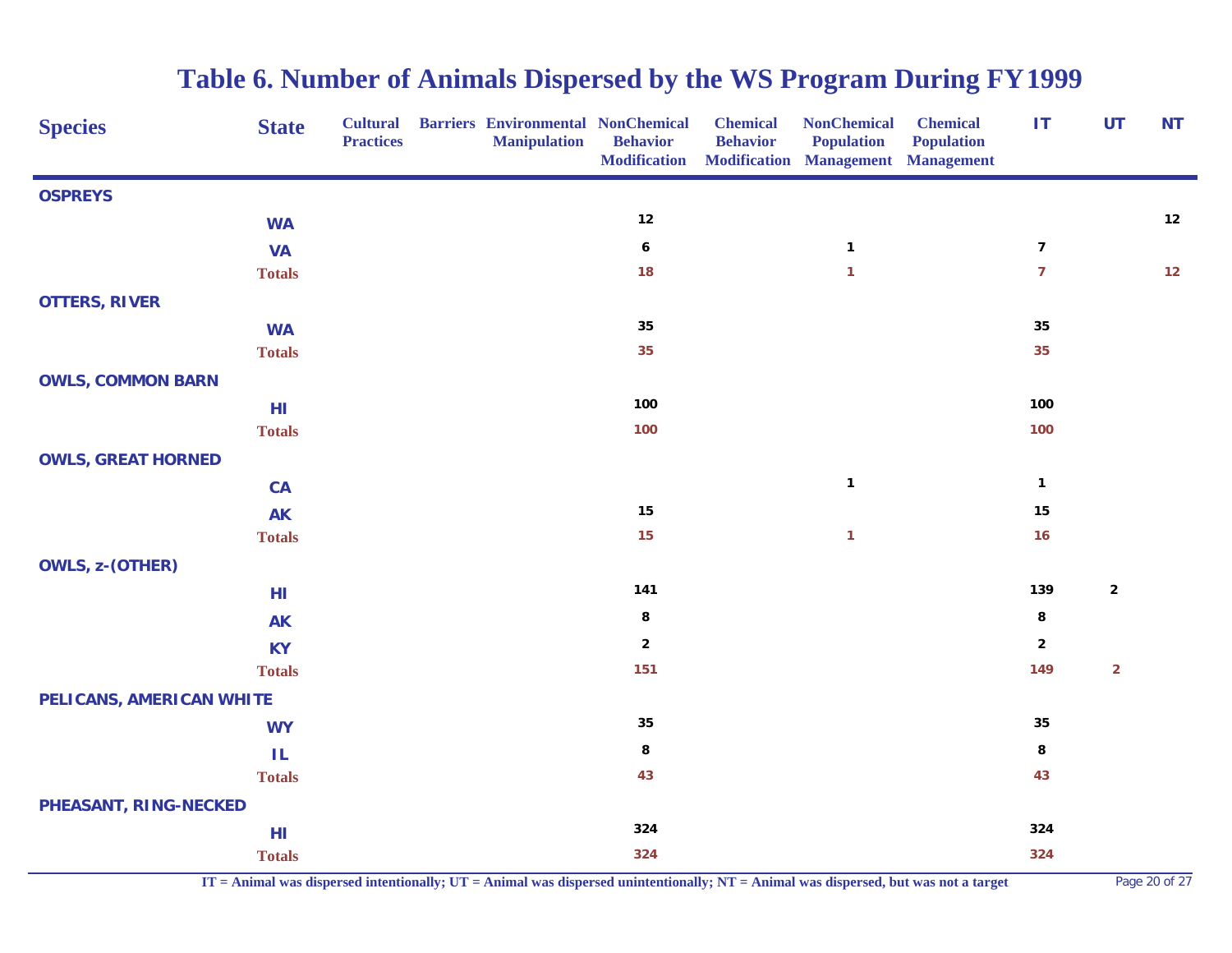| <b>Species</b>                | <b>State</b>  | <b>Cultural</b><br><b>Practices</b> |     | <b>Barriers Environmental NonChemical</b><br><b>Manipulation</b> | <b>Behavior</b><br><b>Modification</b> | <b>Chemical</b><br><b>Behavior</b> | <b>NonChemical</b><br><b>Population</b><br><b>Modification Management Management</b> | <b>Chemical</b><br><b>Population</b> | IT           | UT | <b>NT</b>  |
|-------------------------------|---------------|-------------------------------------|-----|------------------------------------------------------------------|----------------------------------------|------------------------------------|--------------------------------------------------------------------------------------|--------------------------------------|--------------|----|------------|
| PIGEONS, FERAL (ROCK DOVE)    |               |                                     |     |                                                                  |                                        |                                    |                                                                                      |                                      |              |    |            |
|                               | <b>VA</b>     |                                     |     |                                                                  | $\mathbf{1}$                           |                                    |                                                                                      |                                      | $\mathbf{1}$ |    |            |
|                               | $\mathsf{IL}$ |                                     | 300 |                                                                  |                                        |                                    |                                                                                      |                                      | 300          |    |            |
|                               | $\mathbf{CO}$ |                                     |     |                                                                  |                                        |                                    | $\mathbf 3$                                                                          |                                      | $\mathbf 3$  |    |            |
|                               | <b>WA</b>     |                                     |     |                                                                  | 2,268                                  |                                    |                                                                                      |                                      | 2,268        |    |            |
|                               | HI            |                                     |     |                                                                  | 436                                    |                                    |                                                                                      |                                      | 436          |    |            |
|                               | <b>AK</b>     |                                     |     |                                                                  | $\mathbf{1}$                           |                                    |                                                                                      |                                      | $\mathbf{1}$ |    |            |
|                               | CA            |                                     |     |                                                                  | 36                                     |                                    |                                                                                      |                                      | 36           |    |            |
|                               | <b>KY</b>     |                                     |     |                                                                  | 1,007                                  |                                    | 102                                                                                  |                                      | 1,109        |    |            |
|                               | <b>AZ</b>     |                                     |     |                                                                  | 813                                    |                                    |                                                                                      |                                      | 813          |    |            |
|                               | <b>Totals</b> |                                     | 300 |                                                                  | 4,562                                  |                                    | 105                                                                                  |                                      | 4,967        |    |            |
| <b>PLOVERS (OTHER)</b>        |               |                                     |     |                                                                  |                                        |                                    |                                                                                      |                                      |              |    |            |
|                               | NJ            |                                     |     |                                                                  | 30                                     |                                    |                                                                                      |                                      | 30           |    |            |
|                               | GU            |                                     |     |                                                                  | 452                                    |                                    |                                                                                      |                                      | 452          |    |            |
|                               | <b>Totals</b> |                                     |     |                                                                  | 482                                    |                                    |                                                                                      |                                      | 482          |    |            |
| <b>PLOVERS, LESSER GOLDEN</b> |               |                                     |     |                                                                  |                                        |                                    |                                                                                      |                                      |              |    |            |
|                               | HI            |                                     |     |                                                                  | 51,901                                 |                                    |                                                                                      |                                      | 51,881       |    | ${\bf 20}$ |
|                               | GU            |                                     |     |                                                                  | 2,848                                  |                                    |                                                                                      |                                      | 2,848        |    |            |
|                               | <b>Totals</b> |                                     |     |                                                                  | 54,749                                 |                                    |                                                                                      |                                      | 54,729       |    | 20         |
| <b>PORCUPINES</b>             |               |                                     |     |                                                                  |                                        |                                    |                                                                                      |                                      |              |    |            |
|                               | <b>AK</b>     |                                     |     |                                                                  | 9                                      |                                    |                                                                                      |                                      | 9            |    |            |
|                               | <b>Totals</b> |                                     |     |                                                                  | 9                                      |                                    |                                                                                      |                                      | 9            |    |            |
| <b>RACCOONS</b>               |               |                                     |     |                                                                  |                                        |                                    |                                                                                      |                                      |              |    |            |
|                               | <b>NE</b>     |                                     |     |                                                                  |                                        |                                    | $\mathbf{1}$                                                                         |                                      | $\mathbf{1}$ |    |            |
|                               | <b>Totals</b> |                                     |     |                                                                  |                                        |                                    | $\mathbf{1}$                                                                         |                                      | $\mathbf{1}$ |    |            |

**IT = Animal was dispersed intentionally; UT = Animal was dispersed unintentionally; NT = Animal was dispersed, but was not a target** Page 21 of 27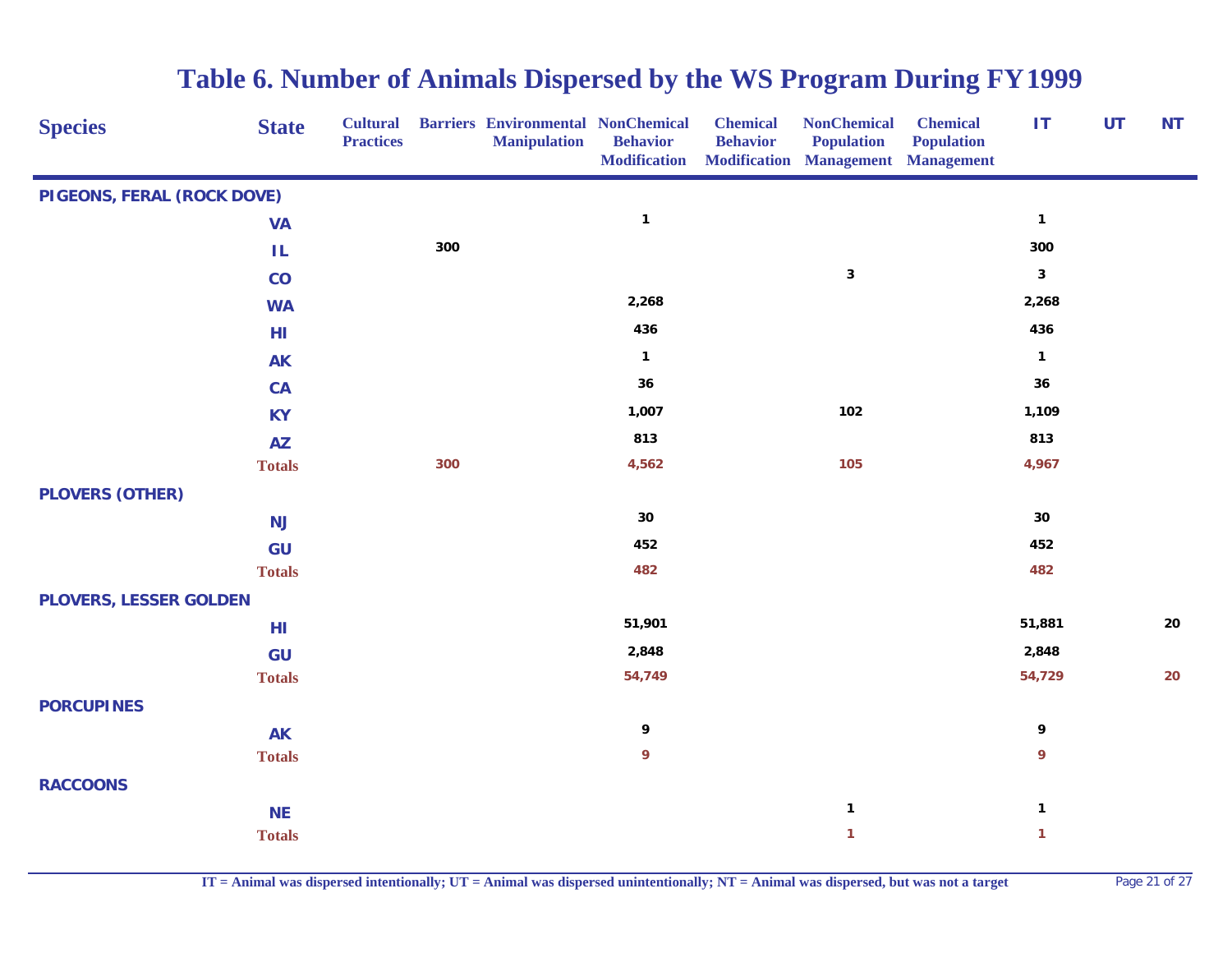| <b>Species</b>                 | <b>State</b>  | <b>Cultural</b><br><b>Practices</b> | <b>Barriers Environmental NonChemical</b><br><b>Manipulation</b> | <b>Behavior</b><br><b>Modification</b> | <b>Chemical</b><br><b>Behavior</b> | <b>NonChemical</b><br><b>Population</b><br>Modification Management Management | <b>Chemical</b><br><b>Population</b> | <b>IT</b>               | <b>UT</b> | <b>NT</b> |
|--------------------------------|---------------|-------------------------------------|------------------------------------------------------------------|----------------------------------------|------------------------------------|-------------------------------------------------------------------------------|--------------------------------------|-------------------------|-----------|-----------|
| <b>RAVENS, COMMON</b>          |               |                                     |                                                                  |                                        |                                    |                                                                               |                                      |                         |           |           |
|                                | <b>WA</b>     |                                     |                                                                  | 660                                    |                                    |                                                                               |                                      | 660                     |           |           |
|                                | <b>AK</b>     |                                     |                                                                  | 387                                    |                                    |                                                                               |                                      | 383                     |           | 4         |
|                                | <b>Totals</b> |                                     |                                                                  | 1,047                                  |                                    |                                                                               |                                      | 1,043                   |           | 4         |
| <b>ROBINS, AMERICAN</b>        |               |                                     |                                                                  |                                        |                                    |                                                                               |                                      |                         |           |           |
|                                | <b>TX</b>     |                                     |                                                                  |                                        |                                    | $\pmb{4}$                                                                     |                                      | $\pmb{4}$               |           |           |
|                                | <b>KY</b>     |                                     |                                                                  | 100                                    |                                    |                                                                               |                                      | 100                     |           |           |
|                                | <b>AK</b>     |                                     |                                                                  | $\overline{2}$                         |                                    |                                                                               |                                      | $\overline{2}$          |           |           |
|                                | <b>Totals</b> |                                     |                                                                  | 102                                    |                                    | 4                                                                             |                                      | 106                     |           |           |
| <b>SANDPIPERS, UPLAND</b>      |               |                                     |                                                                  |                                        |                                    |                                                                               |                                      |                         |           |           |
|                                | <b>AK</b>     |                                     |                                                                  | 400                                    |                                    |                                                                               |                                      | 400                     |           |           |
|                                | NJ            |                                     |                                                                  | $\overline{2}$                         |                                    |                                                                               |                                      | $\overline{2}$          |           |           |
|                                | <b>Totals</b> |                                     |                                                                  | 402                                    |                                    |                                                                               |                                      | 402                     |           |           |
| <b>SEA BIRDS (MIXED)</b>       |               |                                     |                                                                  |                                        |                                    |                                                                               |                                      |                         |           |           |
|                                | FL            |                                     |                                                                  | 150                                    |                                    |                                                                               |                                      | 150                     |           |           |
|                                | <b>Totals</b> |                                     |                                                                  | 150                                    |                                    |                                                                               |                                      | 150                     |           |           |
| <b>SHOREBIRDS (OTHER)</b>      |               |                                     |                                                                  |                                        |                                    |                                                                               |                                      |                         |           |           |
|                                | <b>AK</b>     |                                     |                                                                  | 685                                    |                                    |                                                                               |                                      | 685                     |           |           |
|                                | FL            |                                     |                                                                  | 15                                     |                                    |                                                                               |                                      |                         |           | 15        |
|                                | <b>MO</b>     |                                     |                                                                  | $\mathbf{3}$                           |                                    |                                                                               |                                      | 3                       |           |           |
|                                | <b>Totals</b> |                                     |                                                                  | 703                                    |                                    |                                                                               |                                      | 688                     |           | 15        |
| <b>SKYLARKS (ALL)</b>          |               |                                     |                                                                  |                                        |                                    |                                                                               |                                      |                         |           |           |
|                                | HI            |                                     |                                                                  | $\overline{\mathbf{z}}$                |                                    |                                                                               |                                      | $\overline{\mathbf{z}}$ |           |           |
|                                | <b>Totals</b> |                                     |                                                                  | $\overline{7}$                         |                                    |                                                                               |                                      | $\overline{7}$          |           |           |
| <b>SPARROWS, HOUSE/ENGLISH</b> |               |                                     |                                                                  |                                        |                                    |                                                                               |                                      |                         |           |           |

**IT = Animal was dispersed intentionally; UT = Animal was dispersed unintentionally; NT = Animal was dispersed, but was not a target** Page 22 of 27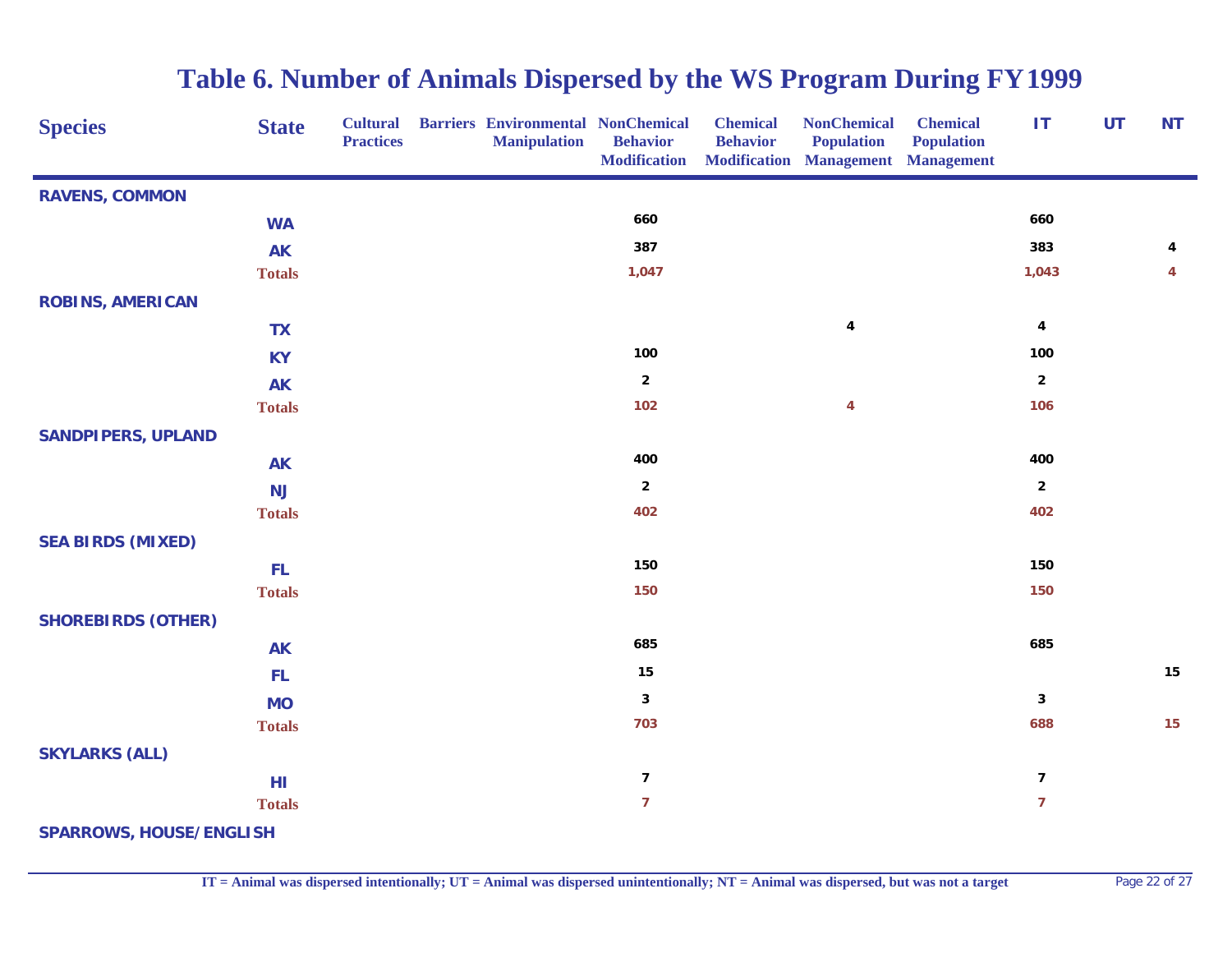| <b>Species</b>                 | <b>State</b>  | <b>Cultural</b><br><b>Practices</b> |            | <b>Barriers Environmental NonChemical</b><br><b>Manipulation</b> | <b>Behavior</b><br><b>Modification</b> | <b>Chemical</b><br><b>Behavior</b> | <b>NonChemical</b><br><b>Population</b><br><b>Modification Management Management</b> | <b>Chemical</b><br><b>Population</b> | <b>IT</b>               | UT | <b>NT</b> |
|--------------------------------|---------------|-------------------------------------|------------|------------------------------------------------------------------|----------------------------------------|------------------------------------|--------------------------------------------------------------------------------------|--------------------------------------|-------------------------|----|-----------|
| <b>SPARROWS, HOUSE/ENGLISH</b> |               |                                     |            |                                                                  |                                        |                                    |                                                                                      |                                      |                         |    |           |
|                                | <b>WA</b>     |                                     |            |                                                                  | $\boldsymbol{2}$                       |                                    |                                                                                      |                                      | $\overline{2}$          |    |           |
|                                | HI            |                                     |            |                                                                  | 118                                    |                                    |                                                                                      |                                      | 118                     |    |           |
|                                | TL.           |                                     | 100        |                                                                  |                                        |                                    |                                                                                      |                                      | 100                     |    |           |
|                                | <b>Totals</b> |                                     | 100        |                                                                  | 120                                    |                                    |                                                                                      |                                      | 220                     |    |           |
| <b>SPARROWS, JAVA</b>          |               |                                     |            |                                                                  |                                        |                                    |                                                                                      |                                      |                         |    |           |
|                                | HI            |                                     |            |                                                                  | 2,550                                  |                                    |                                                                                      |                                      | 2,550                   |    |           |
|                                | <b>Totals</b> |                                     |            |                                                                  | 2,550                                  |                                    |                                                                                      |                                      | 2,550                   |    |           |
| <b>SQUIRRELS, FOX</b>          |               |                                     |            |                                                                  |                                        |                                    |                                                                                      |                                      |                         |    |           |
|                                | CO            |                                     |            |                                                                  |                                        |                                    | $\mathbf 3$                                                                          |                                      | $\mathbf{3}$            |    |           |
|                                | <b>Totals</b> |                                     |            |                                                                  |                                        |                                    | $\overline{\mathbf{3}}$                                                              |                                      | $\overline{\mathbf{3}}$ |    |           |
| <b>STARLINGS, EUROPEAN</b>     |               |                                     |            |                                                                  |                                        |                                    |                                                                                      |                                      |                         |    |           |
|                                | <b>WA</b>     |                                     |            |                                                                  | 917,856                                |                                    |                                                                                      |                                      | 917,856                 |    |           |
|                                | <b>KY</b>     |                                     |            |                                                                  | 137,574                                |                                    |                                                                                      |                                      | 137,574                 |    |           |
|                                | <b>WV</b>     |                                     |            |                                                                  | 650                                    |                                    |                                                                                      |                                      | 650                     |    |           |
|                                | <b>OR</b>     |                                     |            |                                                                  | 2,000                                  |                                    |                                                                                      |                                      | 2,000                   |    |           |
|                                | <b>MO</b>     |                                     |            |                                                                  | 9,260                                  |                                    | $12\,$                                                                               |                                      | 9,272                   |    |           |
|                                | <b>TN</b>     |                                     |            |                                                                  | 21,695                                 |                                    |                                                                                      |                                      | 21,695                  |    |           |
|                                | IL.           |                                     | ${\bf 50}$ |                                                                  | 36,389                                 |                                    | 200                                                                                  |                                      | 36,639                  |    |           |
|                                | <b>NE</b>     |                                     |            |                                                                  | 1,696                                  |                                    |                                                                                      |                                      | 1,696                   |    |           |
|                                | <b>NJ</b>     |                                     |            |                                                                  | 448                                    |                                    |                                                                                      |                                      | 448                     |    |           |
|                                | <b>FL</b>     |                                     |            |                                                                  | 4,900                                  |                                    |                                                                                      |                                      | 4,900                   |    |           |
|                                | ID            |                                     |            |                                                                  | 7,000                                  |                                    |                                                                                      |                                      | 7,000                   |    |           |
|                                | <b>NY</b>     |                                     |            |                                                                  | 1,579,714                              |                                    |                                                                                      |                                      | 1,579,714               |    |           |
|                                | PA            |                                     |            |                                                                  | 25                                     |                                    |                                                                                      |                                      | 25                      |    |           |
|                                |               |                                     |            |                                                                  |                                        |                                    |                                                                                      |                                      |                         |    |           |

**IT = Animal was dispersed intentionally; UT = Animal was dispersed unintentionally; NT = Animal was dispersed, but was not a target** Page 23 of 27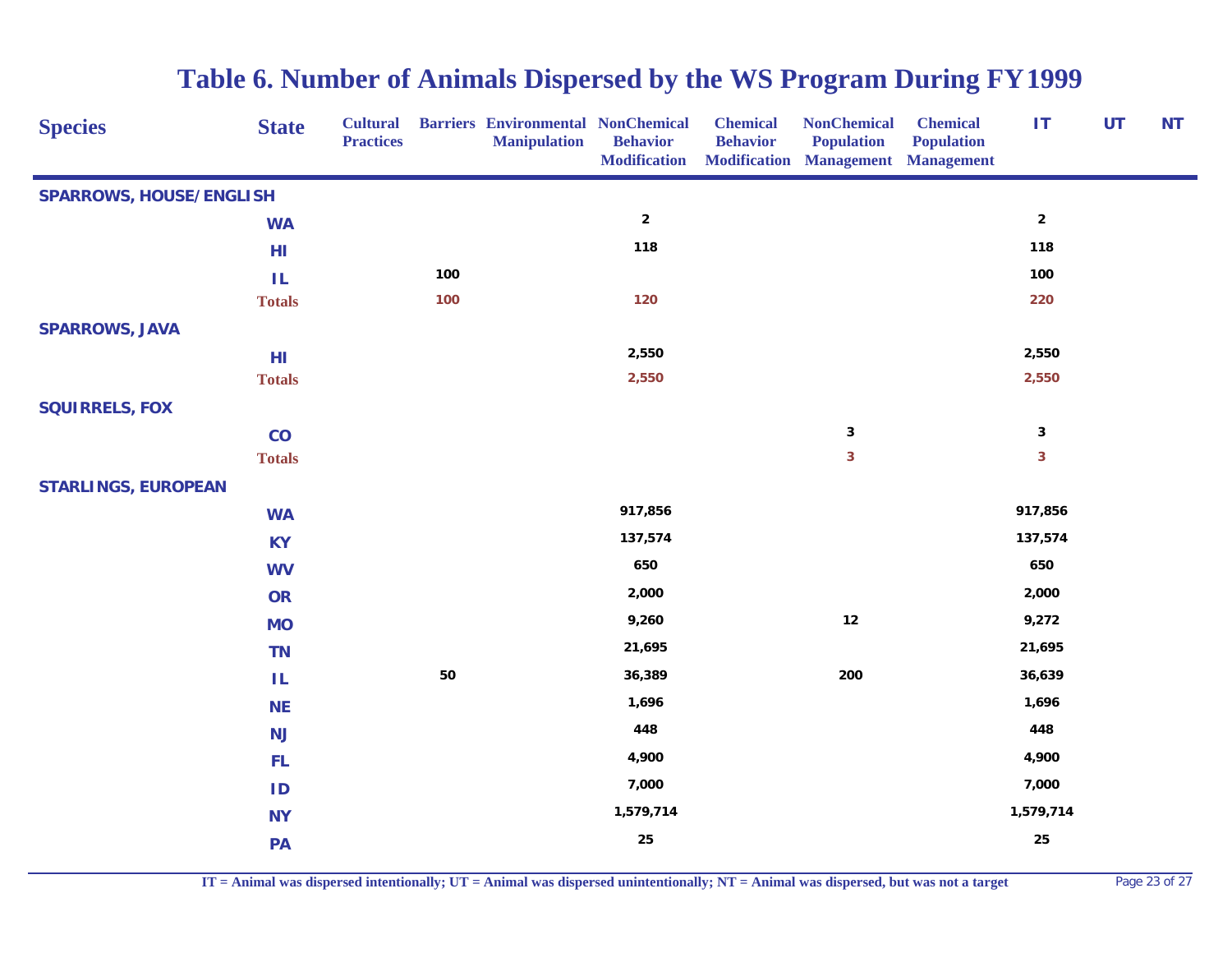| <b>Species</b>                    | <b>State</b>  | <b>Cultural</b><br><b>Practices</b> |    | <b>Barriers Environmental NonChemical</b><br><b>Manipulation</b> | <b>Behavior</b><br><b>Modification</b> | <b>Chemical</b><br><b>Behavior</b> | <b>NonChemical</b><br><b>Population</b><br><b>Modification Management Management</b> | <b>Chemical</b><br><b>Population</b> | IT         | <b>UT</b> | <b>NT</b>    |
|-----------------------------------|---------------|-------------------------------------|----|------------------------------------------------------------------|----------------------------------------|------------------------------------|--------------------------------------------------------------------------------------|--------------------------------------|------------|-----------|--------------|
| <b>STARLINGS, EUROPEAN</b>        |               |                                     |    |                                                                  |                                        |                                    |                                                                                      |                                      |            |           |              |
|                                   | <b>AK</b>     |                                     |    |                                                                  | $\mathbf{1}$                           |                                    |                                                                                      |                                      |            |           | $\mathbf{1}$ |
|                                   | <b>VA</b>     |                                     |    |                                                                  | 2,132                                  |                                    |                                                                                      |                                      | 2,132      |           |              |
|                                   | <b>Totals</b> |                                     | 50 |                                                                  | 2,721,340                              |                                    | 212                                                                                  |                                      | 2,721,601  |           | $\mathbf{1}$ |
| <b>STILTS, HAWAIIAN (T&amp;E)</b> |               |                                     |    |                                                                  |                                        |                                    |                                                                                      |                                      |            |           |              |
|                                   | HI            |                                     |    |                                                                  | 14                                     |                                    |                                                                                      |                                      | 14         |           |              |
|                                   | <b>Totals</b> |                                     |    |                                                                  | 14                                     |                                    |                                                                                      |                                      | 14         |           |              |
| <b>STORK, WOOD (T&amp;E)</b>      |               |                                     |    |                                                                  |                                        |                                    |                                                                                      |                                      |            |           |              |
|                                   | <b>FL</b>     |                                     |    |                                                                  | 36                                     |                                    |                                                                                      |                                      | 36         |           |              |
|                                   | <b>Totals</b> |                                     |    |                                                                  | 36                                     |                                    |                                                                                      |                                      | 36         |           |              |
| <b>SWALLOWS, BARN</b>             |               |                                     |    |                                                                  |                                        |                                    |                                                                                      |                                      |            |           |              |
|                                   | <b>NE</b>     |                                     |    |                                                                  | $30\,$                                 |                                    |                                                                                      |                                      | $30\,$     |           |              |
|                                   | <b>FL</b>     |                                     |    |                                                                  | 7,888                                  | 30,050                             |                                                                                      |                                      | 37,938     |           |              |
|                                   | <b>MO</b>     |                                     |    |                                                                  | 158                                    |                                    |                                                                                      |                                      | 158        |           |              |
|                                   | <b>NJ</b>     |                                     |    |                                                                  | 8                                      |                                    |                                                                                      |                                      | 8          |           |              |
|                                   | ΙL            |                                     |    |                                                                  | 20                                     |                                    |                                                                                      |                                      | ${\bf 20}$ |           |              |
|                                   | <b>Totals</b> |                                     |    |                                                                  | 8,104                                  | 30,050                             |                                                                                      |                                      | 38,154     |           |              |
| <b>SWALLOWS, TREE</b>             |               |                                     |    |                                                                  |                                        |                                    |                                                                                      |                                      |            |           |              |
|                                   | FL            |                                     |    |                                                                  | 2,550                                  |                                    |                                                                                      |                                      | 2,550      |           |              |
|                                   | <b>NJ</b>     |                                     |    |                                                                  | 174                                    |                                    |                                                                                      |                                      | 174        |           |              |
|                                   | <b>Totals</b> |                                     |    |                                                                  | 2,724                                  |                                    |                                                                                      |                                      | 2,724      |           |              |
| <b>SWALLOWS, z-(MIXED)</b>        |               |                                     |    |                                                                  |                                        |                                    |                                                                                      |                                      |            |           |              |
|                                   | <b>AK</b>     |                                     |    |                                                                  | 835                                    |                                    |                                                                                      |                                      | 835        |           |              |
|                                   | <b>MO</b>     |                                     |    |                                                                  | 975                                    |                                    | $\overline{\mathbf{5}}$                                                              |                                      | 980        |           |              |
|                                   | <b>Totals</b> |                                     |    |                                                                  | 1,810                                  |                                    | $\overline{\mathbf{5}}$                                                              |                                      | 1,815      |           |              |

**IT = Animal was dispersed intentionally; UT = Animal was dispersed unintentionally; NT = Animal was dispersed, but was not a target** Page 24 of 27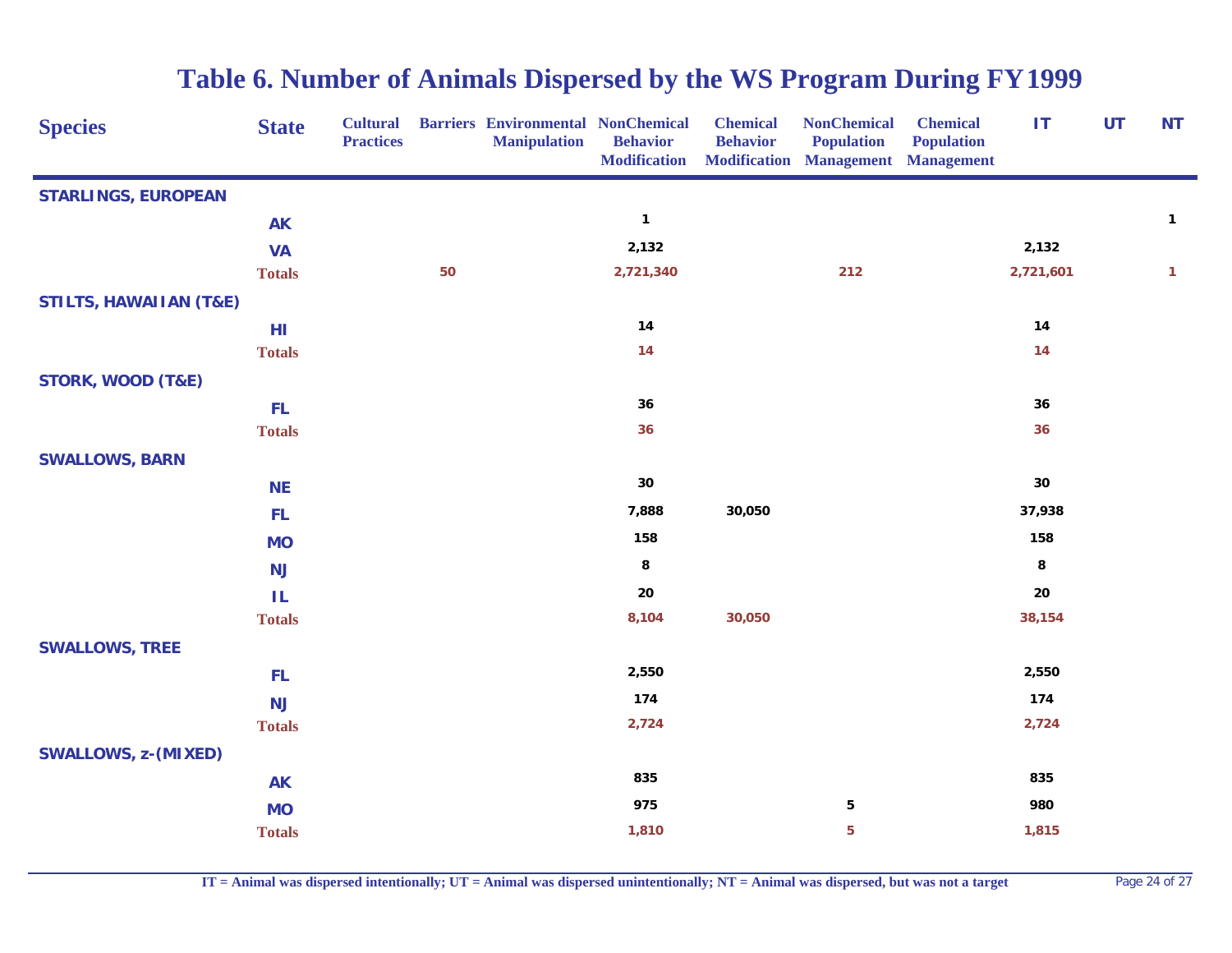| <b>Species</b>                   | <b>State</b>  | <b>Cultural</b><br><b>Practices</b> | <b>Barriers Environmental NonChemical</b><br><b>Manipulation</b> | <b>Behavior</b><br><b>Modification</b> | <b>Chemical</b><br><b>Behavior</b> | <b>NonChemical</b><br><b>Population</b><br><b>Modification Management Management</b> | <b>Chemical</b><br><b>Population</b> | IT    | <b>UT</b> | <b>NT</b>               |
|----------------------------------|---------------|-------------------------------------|------------------------------------------------------------------|----------------------------------------|------------------------------------|--------------------------------------------------------------------------------------|--------------------------------------|-------|-----------|-------------------------|
| <b>SWALLOWS, z-(OTHER)</b>       |               |                                     |                                                                  |                                        |                                    |                                                                                      |                                      |       |           |                         |
|                                  | PA            |                                     |                                                                  | 9,350                                  |                                    |                                                                                      |                                      | 9,350 |           |                         |
|                                  | <b>Totals</b> |                                     |                                                                  | 9,350                                  |                                    |                                                                                      |                                      | 9,350 |           |                         |
| <b>SWANS, TUNDRA (WHISTLING)</b> |               |                                     |                                                                  |                                        |                                    |                                                                                      |                                      |       |           |                         |
|                                  | CA            |                                     |                                                                  | 250                                    |                                    |                                                                                      |                                      | 250   |           |                         |
|                                  | <b>Totals</b> |                                     |                                                                  | 250                                    |                                    |                                                                                      |                                      | 250   |           |                         |
| <b>SWANS, z-(OTHER)</b>          |               |                                     |                                                                  |                                        |                                    |                                                                                      |                                      |       |           |                         |
|                                  | <b>AK</b>     |                                     |                                                                  | 6                                      |                                    |                                                                                      |                                      | 6     |           |                         |
|                                  | <b>Totals</b> |                                     |                                                                  | 6                                      |                                    |                                                                                      |                                      | 6     |           |                         |
| <b>TERN, CASPIAN</b>             |               |                                     |                                                                  |                                        |                                    |                                                                                      |                                      |       |           |                         |
|                                  | CA            |                                     |                                                                  | 266                                    |                                    |                                                                                      |                                      | 266   |           |                         |
|                                  | <b>WA</b>     |                                     |                                                                  | 500                                    |                                    |                                                                                      |                                      | 500   |           |                         |
|                                  | <b>Totals</b> |                                     |                                                                  | 766                                    |                                    |                                                                                      |                                      | 766   |           |                         |
| <b>TERN, FORSTER'S</b>           |               |                                     |                                                                  |                                        |                                    |                                                                                      |                                      |       |           |                         |
|                                  | <b>WA</b>     |                                     |                                                                  | 123                                    |                                    |                                                                                      |                                      | 123   |           |                         |
|                                  | <b>Totals</b> |                                     |                                                                  | 123                                    |                                    |                                                                                      |                                      | 123   |           |                         |
| <b>TERN, GULL-BILLED</b>         |               |                                     |                                                                  |                                        |                                    |                                                                                      |                                      |       |           |                         |
|                                  | <b>AK</b>     |                                     |                                                                  | $\overline{\mathbf{2}}$                |                                    |                                                                                      |                                      |       |           | $\overline{\mathbf{2}}$ |
|                                  | <b>Totals</b> |                                     |                                                                  | $\overline{2}$                         |                                    |                                                                                      |                                      |       |           | $\overline{2}$          |
| <b>TERNS (OTHER)</b>             |               |                                     |                                                                  |                                        |                                    |                                                                                      |                                      |       |           |                         |
|                                  | <b>AK</b>     |                                     |                                                                  | 182                                    |                                    |                                                                                      |                                      | 182   |           |                         |
|                                  | <b>MO</b>     |                                     |                                                                  | $\boldsymbol{4}$                       |                                    | $\overline{\mathbf{4}}$                                                              |                                      | 8     |           |                         |
|                                  | <b>Totals</b> |                                     |                                                                  | 186                                    |                                    | 4                                                                                    |                                      | 190   |           |                         |
| <b>TURNSTONES, RUDDY</b>         |               |                                     |                                                                  |                                        |                                    |                                                                                      |                                      |       |           |                         |
|                                  | HI            |                                     |                                                                  | 46                                     |                                    |                                                                                      |                                      | 46    |           |                         |
|                                  | <b>Totals</b> |                                     |                                                                  | 46                                     |                                    |                                                                                      |                                      | 46    |           |                         |

**IT = Animal was dispersed intentionally; UT = Animal was dispersed unintentionally; NT = Animal was dispersed, but was not a target** Page 25 of 27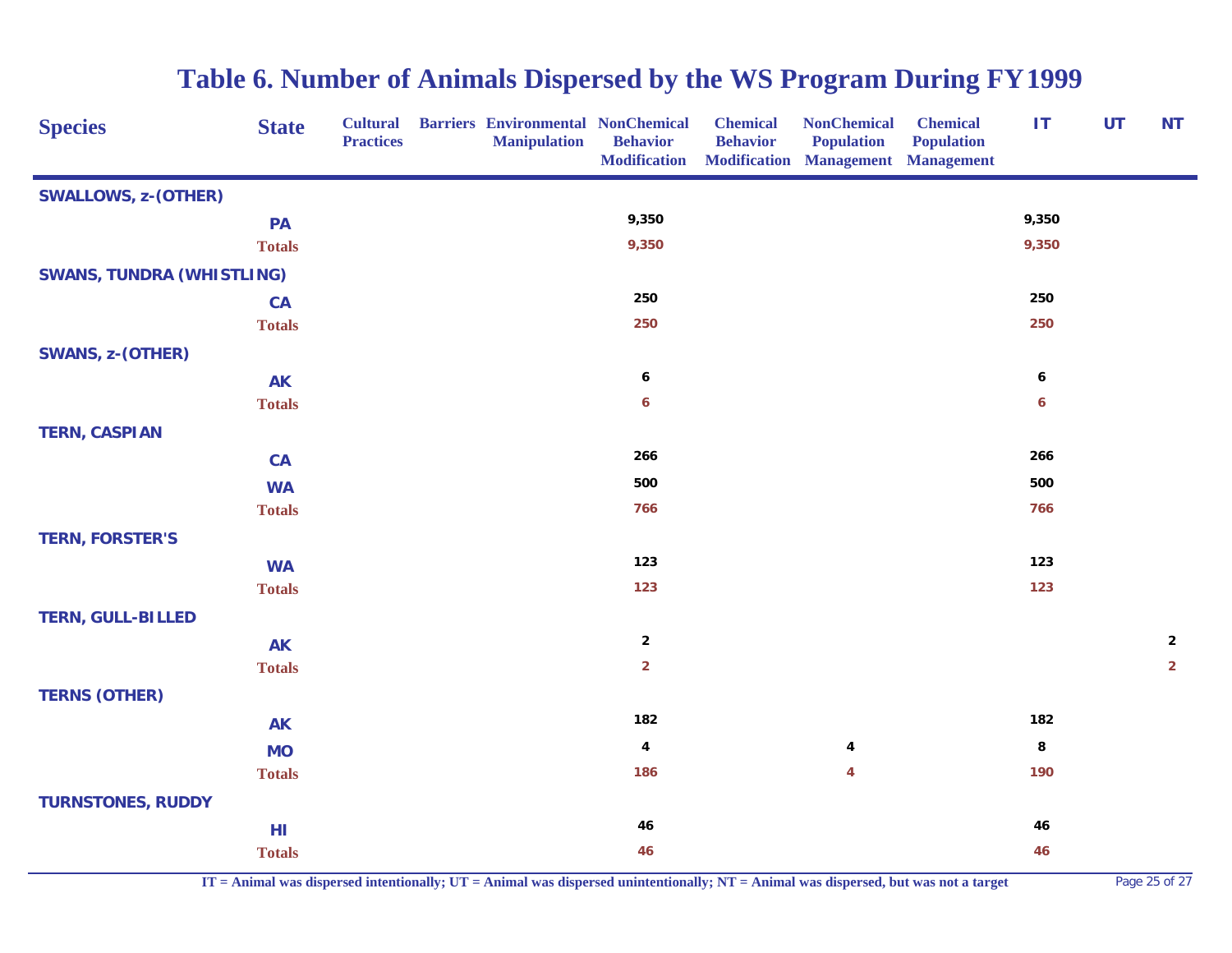| <b>Species</b>             | <b>State</b>  | <b>Cultural</b><br><b>Practices</b> | <b>Barriers Environmental NonChemical</b><br><b>Manipulation</b> | <b>Behavior</b><br><b>Modification</b> | <b>Chemical</b><br><b>Behavior</b> | <b>NonChemical</b><br><b>Population</b><br>Modification Management Management | <b>Chemical</b><br><b>Population</b> | IT               | UT | <b>NT</b>    |
|----------------------------|---------------|-------------------------------------|------------------------------------------------------------------|----------------------------------------|------------------------------------|-------------------------------------------------------------------------------|--------------------------------------|------------------|----|--------------|
| <b>TURTLES (ALL)</b>       |               |                                     |                                                                  |                                        |                                    |                                                                               |                                      |                  |    |              |
|                            | <b>GA</b>     |                                     |                                                                  |                                        |                                    | $\mathbf{1}$                                                                  |                                      |                  |    | $\mathbf{1}$ |
|                            | <b>Totals</b> |                                     |                                                                  |                                        |                                    | $\mathbf{1}$                                                                  |                                      |                  |    | $\mathbf{1}$ |
| <b>VULTURES, BLACK</b>     |               |                                     |                                                                  |                                        |                                    |                                                                               |                                      |                  |    |              |
|                            | <b>FL</b>     |                                     |                                                                  | 792                                    |                                    |                                                                               |                                      | 792              |    |              |
|                            | <b>NJ</b>     |                                     |                                                                  | $\mathbf{1}$                           |                                    |                                                                               |                                      | $\mathbf{1}$     |    |              |
|                            | <b>TN</b>     |                                     |                                                                  | 1,125                                  |                                    |                                                                               |                                      | 1,125            |    |              |
|                            | <b>AL</b>     |                                     |                                                                  | 192                                    |                                    |                                                                               |                                      | 192              |    |              |
|                            | <b>AL</b>     |                                     |                                                                  | 192                                    |                                    |                                                                               |                                      | 192              |    |              |
|                            | <b>Totals</b> |                                     |                                                                  | 2,302                                  |                                    |                                                                               |                                      | 2,302            |    |              |
| <b>VULTURES, TURKEY</b>    |               |                                     |                                                                  |                                        |                                    |                                                                               |                                      |                  |    |              |
|                            | FL            |                                     |                                                                  | 917                                    |                                    |                                                                               |                                      | 917              |    |              |
|                            | PA            |                                     |                                                                  | $\boldsymbol{6}$                       |                                    |                                                                               |                                      | $\boldsymbol{6}$ |    |              |
|                            | <b>NJ</b>     |                                     |                                                                  | 35                                     |                                    |                                                                               |                                      | 35               |    |              |
|                            | <b>VA</b>     |                                     |                                                                  | 350                                    |                                    |                                                                               |                                      | 350              |    |              |
|                            | <b>MO</b>     |                                     |                                                                  | 82                                     |                                    |                                                                               |                                      | 82               |    |              |
|                            | OR            |                                     |                                                                  | 350                                    |                                    |                                                                               |                                      | 350              |    |              |
|                            | <b>NM</b>     |                                     |                                                                  | 500                                    |                                    |                                                                               |                                      | 500              |    |              |
|                            | <b>KY</b>     |                                     |                                                                  | 12                                     |                                    |                                                                               |                                      | 12               |    |              |
|                            | <b>CA</b>     |                                     |                                                                  | 305                                    |                                    |                                                                               |                                      | 305              |    |              |
|                            | <b>Totals</b> |                                     |                                                                  | 2,557                                  |                                    |                                                                               |                                      | 2,557            |    |              |
| <b>VULTURES, z-(MIXED)</b> |               |                                     |                                                                  |                                        |                                    |                                                                               |                                      |                  |    |              |
|                            | <b>TX</b>     |                                     |                                                                  | 50                                     |                                    |                                                                               |                                      | 50               |    |              |
|                            | FL            |                                     |                                                                  | 27,978                                 |                                    |                                                                               |                                      | 27,978           |    |              |
|                            | <b>VA</b>     |                                     |                                                                  | 948                                    |                                    |                                                                               |                                      | 948              |    |              |

**IT = Animal was dispersed intentionally; UT = Animal was dispersed unintentionally; NT = Animal was dispersed, but was not a target** Page 26 of 27